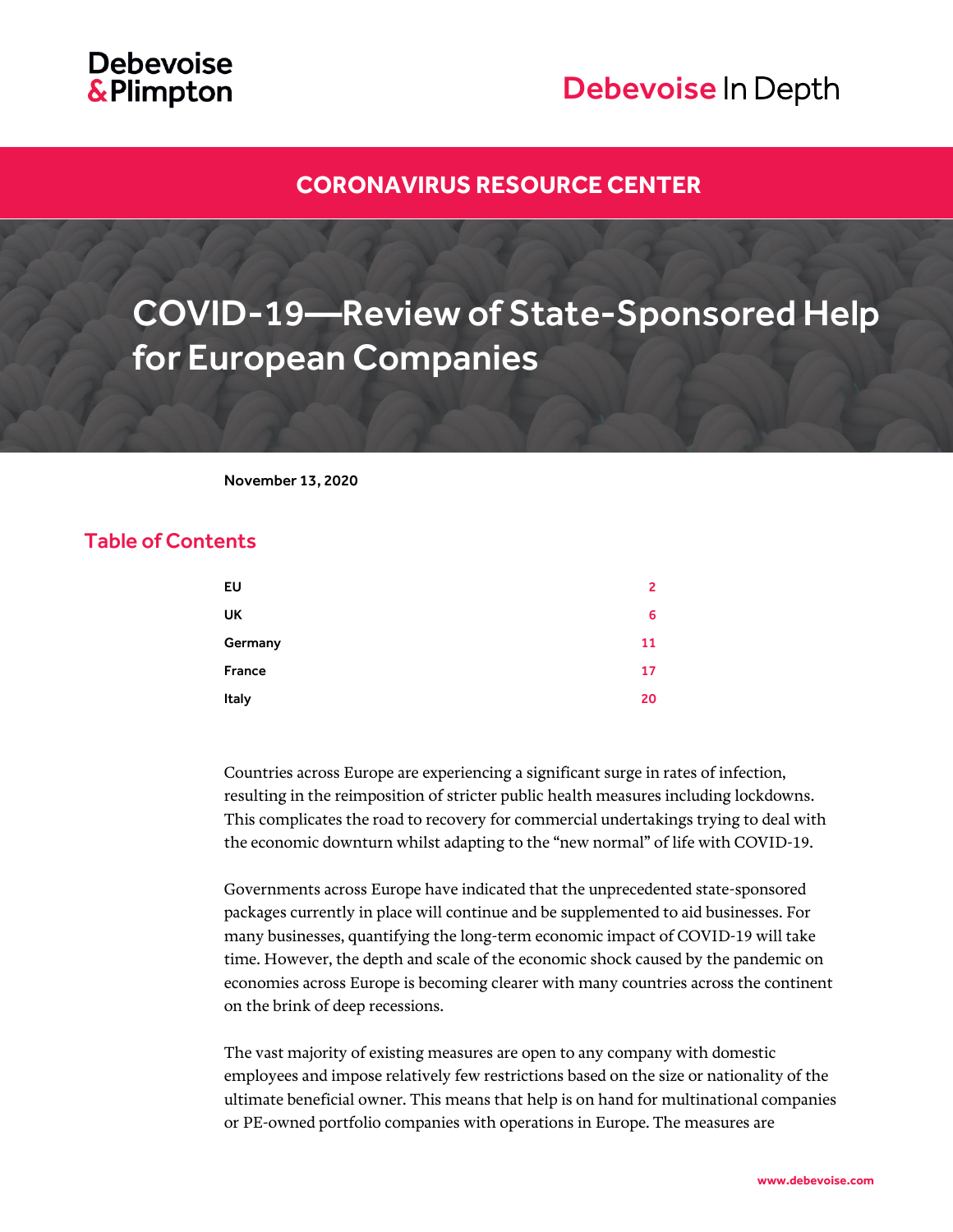heterogeneous in nature, ranging from tax forbearance to state-subsidised temporary staff layoffs.

The procedures for applying for and receiving the different reliefs vary, and we can help guide you through them.

## <span id="page-1-0"></span>MEASURES IN THE MAIN EUROPEAN ECONOMIES

#### EU

The European institutions have launched a number of measures, which include:

- A  $\epsilon$ 37 billion investment package aimed at supporting Member States' responses to the pandemic, SMEs, healthcare operators and companies in the most affected sectors (including hospitality and tourism); this package will also be funded by relinquishing the Commission's obligation to request refunding of unspent pre-financing for European structural and investment funds currently held by Member States to quickly direct €25 billion to deal with the fallout of the crisis. Most of these funds will be deployed directly by the relevant Member States;
- Sector-specific adjustments to EU policies and interpretation of EU laws, including a relaxation of the state-aid rules and the slot regulation affecting airlines, as well as additional support for agriculture, agri-food and fishing; and
- A [relaxation of prudential rules](https://eba.europa.eu/eba-statement-actions-mitigate-impact-covid-19-eu-banking-sector) for the [banking system](https://www.bankingsupervision.europa.eu/press/pr/date/2020/html/ssm.pr200312~43351ac3ac.en.html) aimed at increasing access to credit for firms in need.

As regards the state-aid rules, the Commission has already turned words into actions. On 12 March 2020, the Commission approved a Danish state-aid scheme within 24 hours of its adoption to compensate for damages caused by the COVID-19 outbreak. The Commission has since continued to approve state-aid schemes notified to it in a swift and expedited manner, benefitting from its experience gained during the financial crisis in 2008 and moving faster than it did then as a result. The average length of time it takes for a state-aid scheme to be approved is 24-48 hours. In the past weeks, all 27 Member States, as well as the United Kingdom, have received approvals for state-aid schemes. The Commission has also reassigned additional staff to its state-aid units to help during this initial crisis period.

On 19 March 2020, the Commission adopted a "[Temporary Framework](https://ec.europa.eu/commission/presscorner/detail/en/IP_20_496)" (the "Framework") for state aid that allows Member States to provide five types of aid to support the economy: (i) direct grants, selective tax advantages and advance payments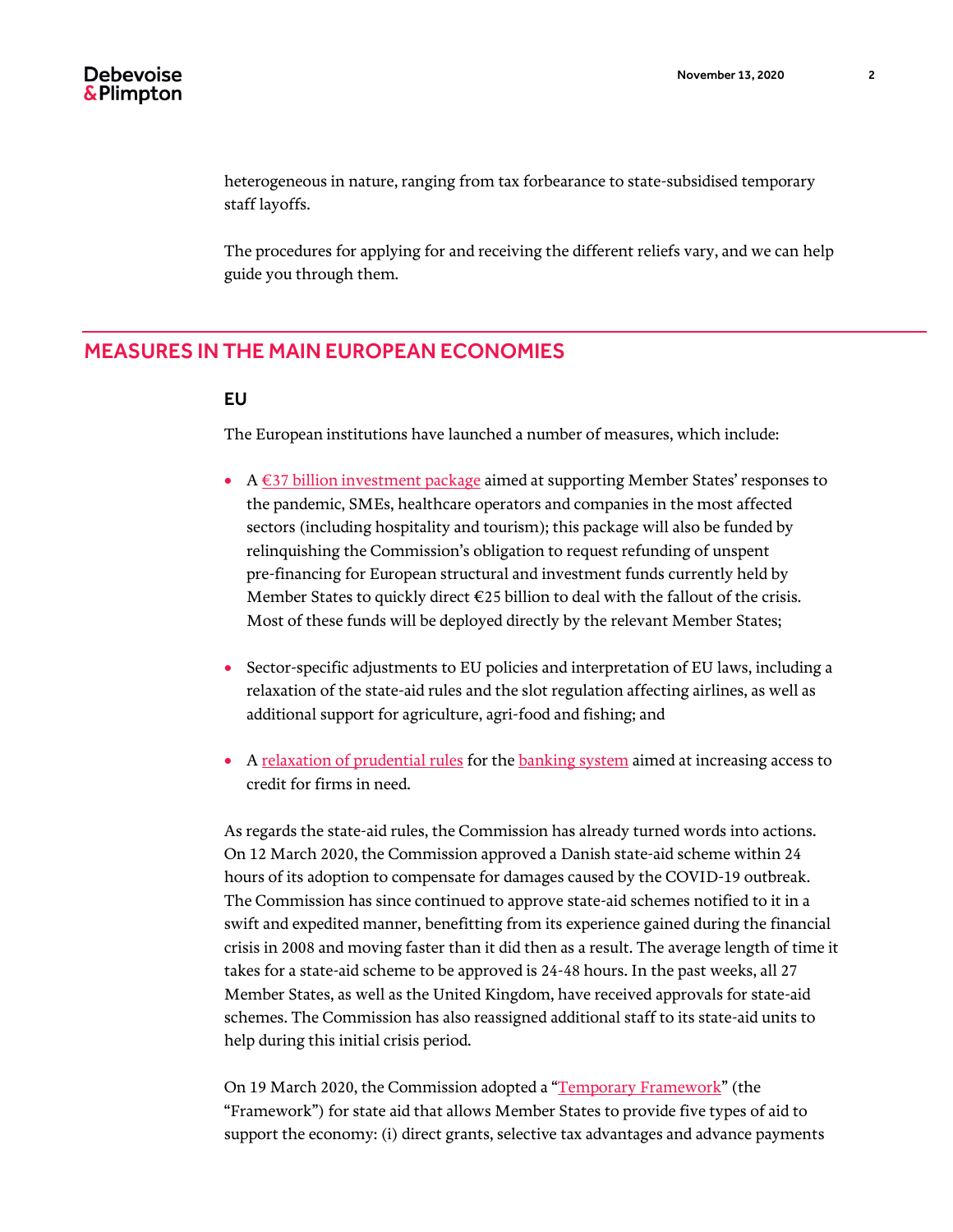(up to €800,000 per company), (ii) state guarantees for loans taken by companies, (iii) subsidised public loans to companies, (iv) safeguards for banks that channel state aid to the real economy and (v) flexibility to enable short-term export credit insurance. This was supplemented with [the first amendment to the Framework](https://ec.europa.eu/commission/presscorner/detail/en/ip_20_570) on 3 April 2020. The first amendment extends the Framework and allows Member States to give zero-interest loans and guarantees on loans that cover 100% of the risk or to provide equity. Member States are permitted to provide such direct aid up to the nominal value of €800,000 per company.

The amendment also includes five additional types of aid measures: (i) targeted deferrals of tax or suspension of social security contributions, (ii) targeted support in the form of wage subsidies for employees, (iii) support for COVID-19 research and development, (iv) support for the construction and upscaling of testing facilities and (v) support for the production of products relevant to tackling the COVID-19 outbreak.

On 8 May 2020, almost a month after it was initially proposed, the Commission adopted a [second amendment to the Framework.](https://ec.europa.eu/commission/presscorner/detail/en/ip_20_838) The second amendment extends the Framework to allow Member States to provide subordinated debt and recapitalisation aid to companies in need—as a last resort—in return for equity. As this is intended to be a measure of last resort, the amendment sets out a number of safeguards to avoid the distortion of competition. This includes: (i) conditions on the necessity, appropriateness and size of intervention, (ii) conditions on the Member State's entry in the capital of the company and remuneration, (iii) conditions regarding the exit (including time limits) of the Member State from the capital of the company, (iv) governance conditions and (v) the prohibition of cross-subsidisation and acquisitions. In order to maintain transparency, Member States must publish the identity of recipients of recapitalisation aid within three months. The second amendment is an important development as it will allow national governments to buy stakes in companies in trouble (*e.g.*, in the airline sector) as they did during the 2008 financial crisis. Italy has already indicated it will renationalise Alitalia, and Germany has confirmed that it will take a stake in Lufthansa.

The Commission has so far approved over 170 national measures, amounting to over €1.9 trillion in state aid to the EU economy. The amended Framework will continue to apply to measures put in place between 1 February and 31 December 2020. However, the Commission has decided to extend the recapitalisation measures until the end of June 2021 to ensure legal certainty.

On 29 June 2020, the Commission adopted [a third amendment](https://ec.europa.eu/commission/presscorner/detail/en/ip_20_1221) to the Framework. The amendment extends the scope of the Framework to support small enterprises (including start-ups) that were already in difficulty before 31 December 2019. This means that support is now available to all micro and small companies unless the company is in insolvency proceedings, has already received rescue aid that has not been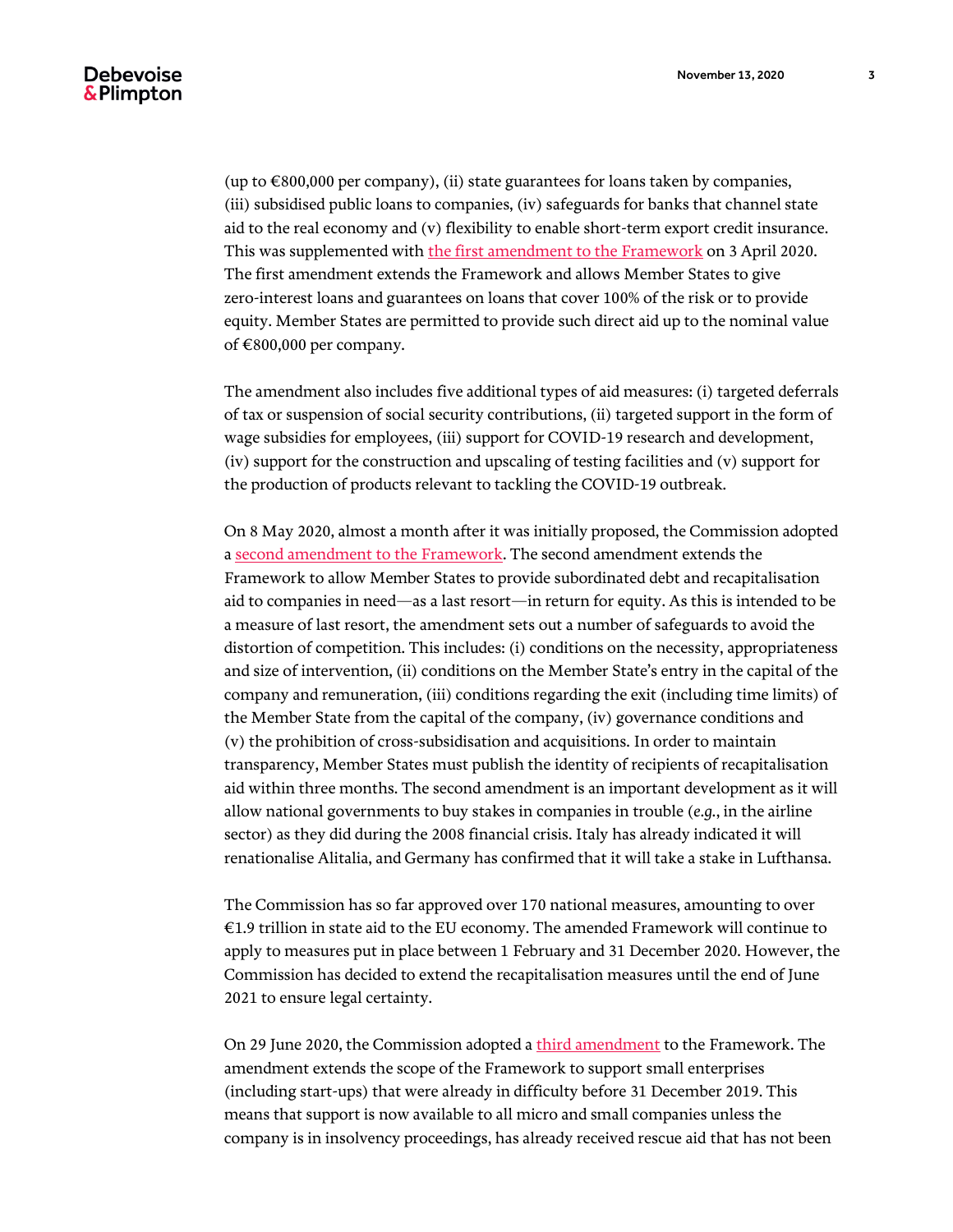repaid or is subject to a restructuring plan under the state-aid rules. The amendment also provides incentives for private investors to participate in recapitalisation measures. If a private investor contributes at least 30% of the new equity (at the same conditions as the state) then some of the recapitalisation restrictions applicable under the Framework are relaxed. For example, the acquisition ban and the cap on remuneration of the management are limited to three years, and the dividend ban is lifted for certain shareholders. The third amendment is another important development for the Commission because the Framework had previously been criticised for allowing startups and small high-growth companies to "fall through the gaps". However, following the adoption of the third amendment, many small companies who previously did not qualify for support will now be able to access aid under the Framework.

For the first time, the Commission has proposed a new instrument to mitigate unemployment risks and has temporarily implemented the Support to Mitigate [Unemployment Risks in an Emergency](https://ec.europa.eu/info/business-economy-euro/economic-and-fiscal-policy-coordination/eu-financial-assistance/loan-programmes/sure_en) ("SURE"). SURE is a short-time work scheme designed to reduce the working hours of employees while at the same time providing them with income support for hours not worked. SURE aims to avoid redundancies and ensure readiness of personnel once the economy is recovering from the pandemic. Under SURE, the Commission grants Member States €100 billion in the form of loans on favourable terms so that they can create or extend their national short-time work schemes and implement similar measures for those who are self-employed. To finance these loans, the Commission will borrow on financial markets, and the Member States will therefore benefit from the Commission's strong credit rating and low borrowing costs. In August 2020, the Commission presented [its proposals](https://ec.europa.eu/commission/presscorner/detail/en/ip_20_1496) to grant financial support of €81.4 billion to 15 Member States under the SURE instrument. SURE will launch once the Member States have provided cumulative guarantees of  $\epsilon$ 25 billion, pending Council approval. The Commission has also put forward [a proposal to support](https://ec.europa.eu/commission/presscorner/detail/en/mex_20_1520)  [Portugal](https://ec.europa.eu/commission/presscorner/detail/en/mex_20_1520) separately and is expected to do the same for Hungary.

The new EU framework for the monitoring of foreign investment in the European Union, [the FDI Regulation,](https://eur-lex.europa.eu/legal-content/EN/TXT/PDF/?uri=CELEX:32019R0452&from=EN) came into force on 11 October 2020. The cooperation mechanism between Member States and the Commission equips the EU such that it can identify risks related to acquisition or control of strategic assets that threaten security or public order. The COVID-19 outbreak forced the Commission to publish interim guidance encouraging Member States to either adopt or vigorously enforce screening mechanisms during this time to protect European companies from opportunistic acquirers. EU governments are also being urged to start "informal" cooperation with the Commission before the bloc-wide monitoring system comes into force—in order to prevent predatory takeovers of key European companies struggling during the pandemic. This proposal has found support from all Member State governments, with France, Germany, Italy and Spain in particular advocating closer cooperation and information sharing between countries.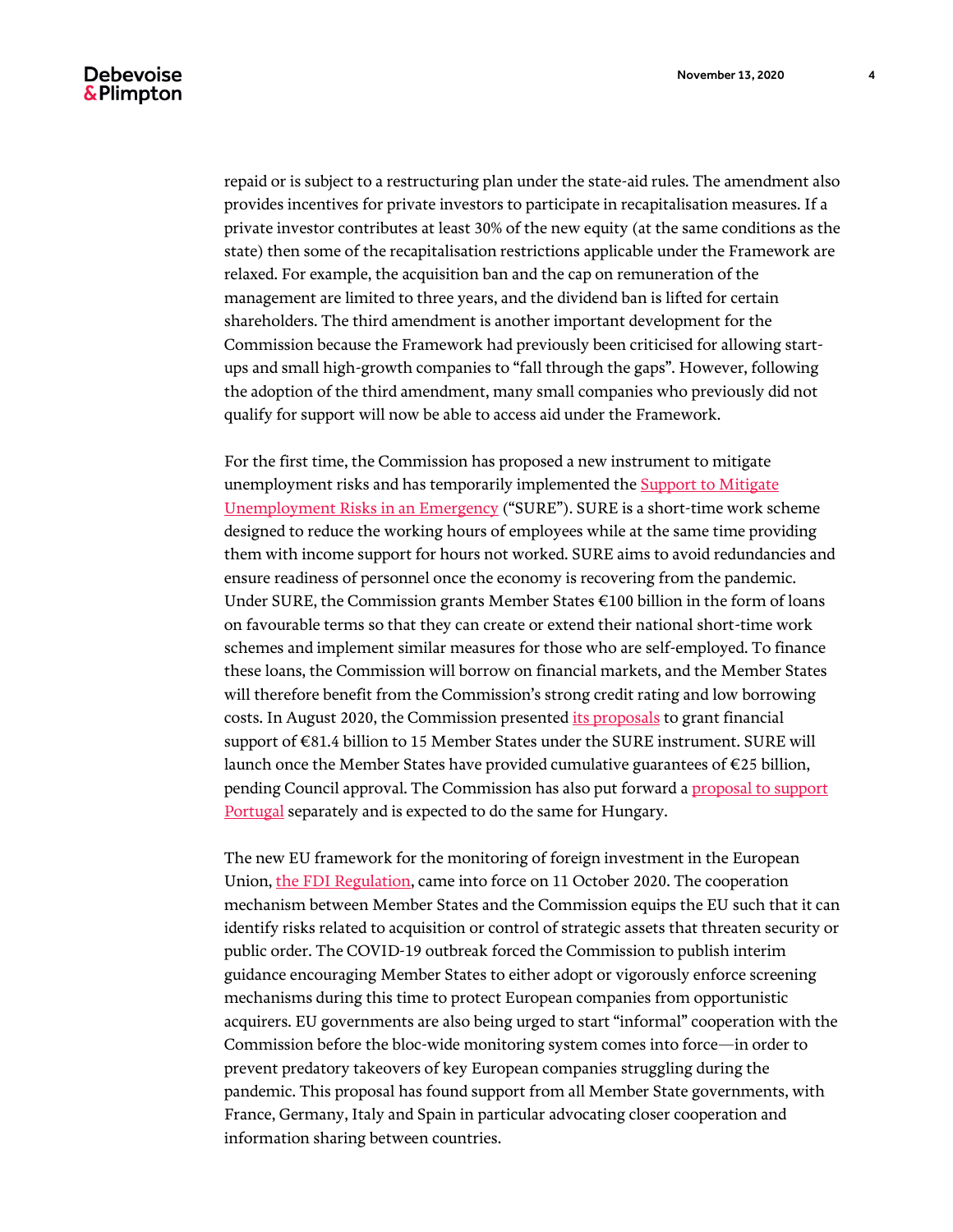Further, on 17 June 2020, the Commission adopted a [White Paper](https://ec.europa.eu/competition/international/overview/foreign_subsidies_white_paper.pdf) regarding the distortive effects caused by foreign subsidies in the Single Market. The White Paper sets out three modules that set out solutions to prevent distortion from: (i) companies in the EU benefiting from foreign subsidies, (ii) foreign subsidies facilitating the acquisition of EU companies and (iii) the effect of foreign subsidies on EU public procurement procedures.

On 27 May 2020, the Commission proposed a new Solvency Support Instrument (the "SSI") to help kick-start the European economy and prevent otherwise healthy companies from going insolvent because of the pandemic. The SSI builds upon the existing European Fund for Strategic Investments and proposes the use of up to  $\epsilon$ 300 billion of the EU budget to support equity investments in companies which have solvency problems. The SSI is a temporary measure that will have an investment period that runs until the end of 2024. The Commission intends that the SSI will help to create a level playing field in the Single Market by targeting companies that operate in Member States and sectors that have been particularly impacted by the pandemic.

On 2 July 2020, the Commission announced that it will extend certain state-aid rules, which were due to expire in 2020, in order to provide legal certainty. The Commission simultaneously announced its intention to temporarily amend the state-aid rules in direct response to the COVID-19 pandemic. The General Block Exemption Regulation will be amended to allow companies to receive aid, even if they are regarded as an "undertaking in difficulty" between 1 January 2020 and 30 June 2021, provided that they were not "in difficulty" on 31 December 2019. This extension came into effect on 27 July 2020. A further amendment will also be made to ensure that companies who have previously given relocation commitments when receiving regional aid will not be deemed to have breached those commitments if they have had to lay off staff as a result of COVID-19.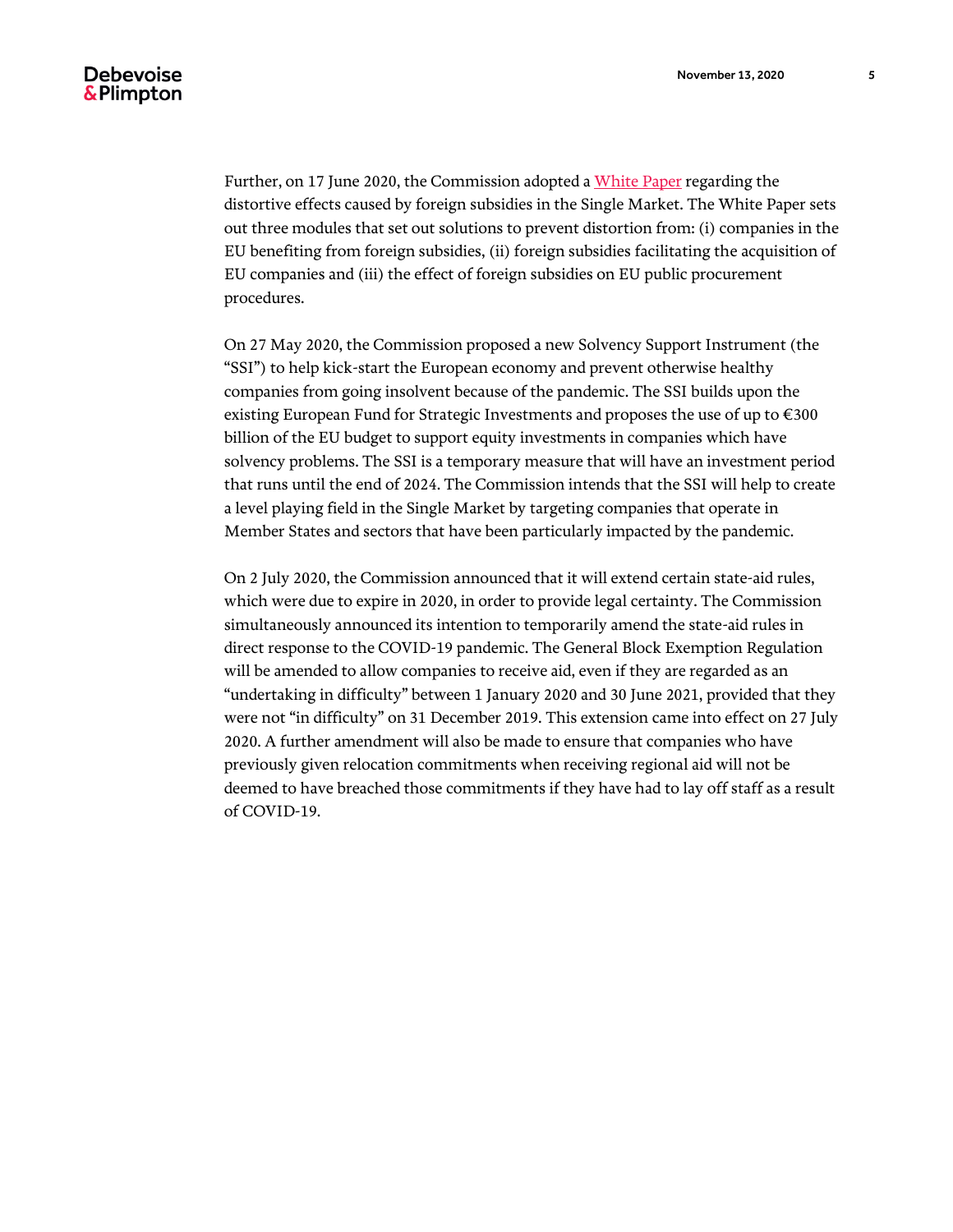#### <span id="page-5-0"></span>UK

The UK government has announced an unprecedented package of measures including:

- Employment support:
	- A scheme providing government grants to UK businesses to pay employees' salaries. The "[Coronavirus Job Retention Scheme](https://www.gov.uk/guidance/claim-for-wage-costs-through-the-coronavirus-job-retention-scheme)", which originally launched on 20 April 2020, is also accessible by companies in administration (subject to certain conditions) and has been revised on a number of occasions. The scheme was previously closed to new entrants from 30 June 2020 and was due to end on 31 October 2020, but the government announced, in the wake of the second national lockdown on 5 November, that the scheme will now run until the end of March 2021, under the same conditions as when it was initially rolled out (80% of wages for unworked hours, up to a maximum of  $£2,500$ ), removing the requirement which applied during September and October 2020 for employers to pay part of the amounts received by employees. As part of the revised scheme applying from 1 November 2020, anyone employed as at 31 October 2020 can be covered, even if not previously furloughed, and those made redundant after 23 September can be rehired and placed back on furlough. The extension will be subject to a review in January, to determine whether the level of employer contributions (80%) remains appropriate or should be changed. The government is reviewing whether employers should be eligible to claim for employees serving contractual or statutory notice periods and will change the approach for claim periods starting on or after 1 December 2020, with further guidance published in late November. In a new development, from December 2020, HMRC will publish employer names of those who have made claims under the scheme for the month of December onwards;
	- From February 2021, the UK government was due to pay businesses a further £1,000 for each employee who returns to work from furlough and remains employed as at the end of January 2021, though the extension of the Coronavirus Job Retention Scheme until the end of March has rendered this redundant for now. The Chancellor, in his address of 5 November, said the Job Retention Bonus would be reintroduced at the appropriate time;
	- On 24 September 2020, the Chancellor announced a new **Job Support Scheme** to come into effect on 1 November to protect viable jobs in businesses that are facing lower demand over the winter months due to the COVID-19 crisis. Following criticism, it was announced on 22 October 2020 that the scheme would be amended, however, with the extension of the original Job Retention Scheme, the Job Support Scheme has now been [withdrawn, at least temporarily;](https://www.gov.uk/guidance/check-if-you-can-claim-the-job-support-scheme)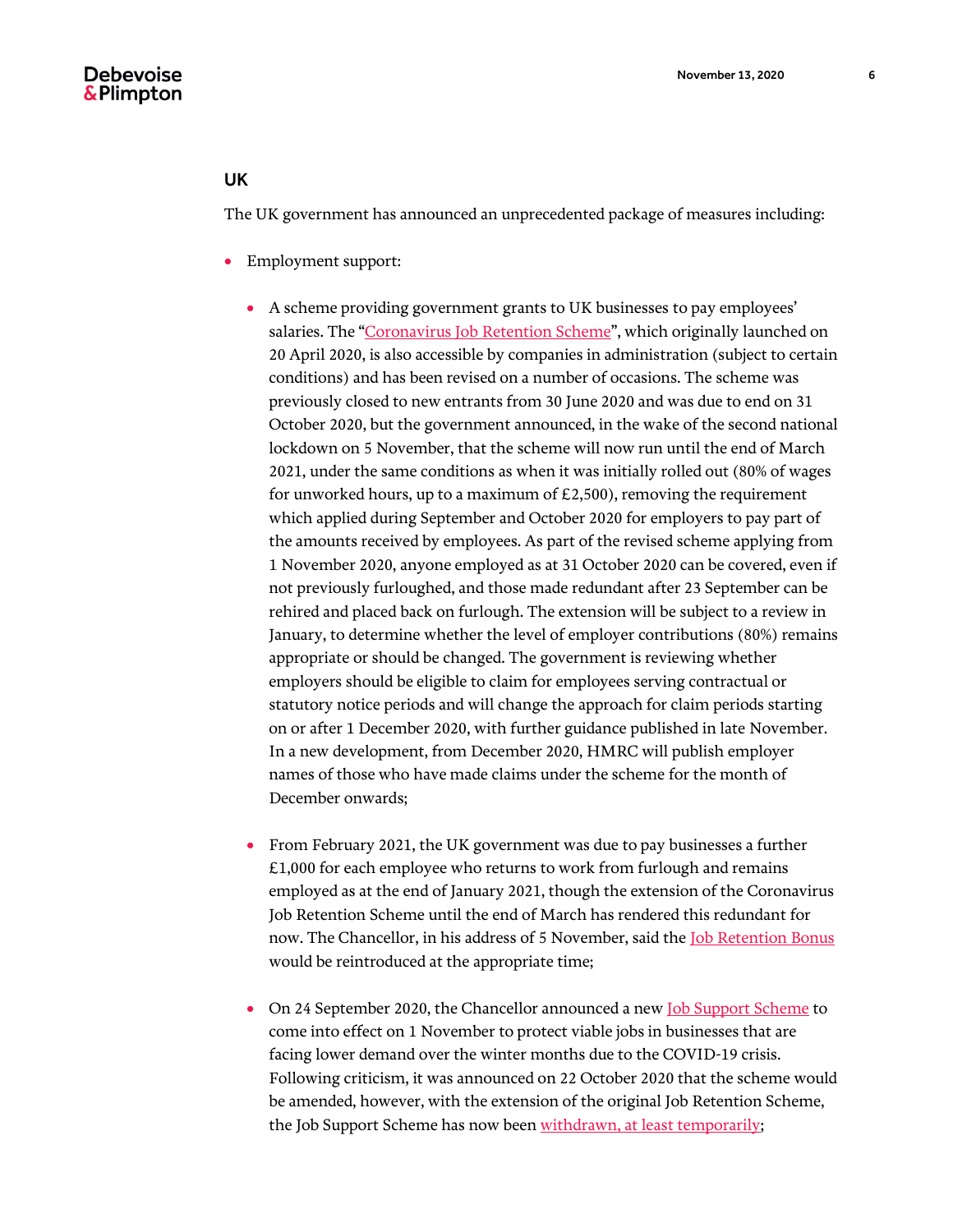

- The Chancellor has been forced to cancel the government's Comprehensive Spending Review, in order to focus on implementing its "Plan for Jobs". He will instead set out a stop-gap one-year review in November; and
- As part of the government's "Plan for Jobs", the **[Kickstart Scheme](https://www.gov.uk/government/collections/kickstart-scheme)** provides funding to employers to create new six-month job placements for young people who are currently on Universal Credit and at risk of long-term unemployment.
- Measures for the self-employed:
	- The Self Employment Income Support Scheme Grant ("SEISS") is being extended in a similar vein as the Job Retention Scheme. The [government's announcement](https://www.gov.uk/government/news/government-extends-furlough-to-march-and-increases-self-employed-support)  [on 5 November](https://www.gov.uk/government/news/government-extends-furlough-to-march-and-increases-self-employed-support) has since increased the level of the taxable grant to 80% of average trading profits, up to a maximum of £7,500, up from 55% and before that 20%;
	- Increases to the universal credit standard allowance and extension of universal credit to the self-employed; and
	- A deferral of individual self-assessment tax payments to January 2021 and the ability to apply to postpone filing annual audited accounts by three months. Announced as part of the Winter Economy Plan, the "[Enhanced Time to Pay](https://www.gov.uk/government/news/self-assessment-customers-to-benefit-from-enhanced-payment-plans)" initiative allows self-employed taxpayers to defer full payment of their self assessment liabilities due in January 2021 until January 2022. A suitable payment plan must be agreed with HMRC's Time to Pay facility, and eligibility is subject to a total self-assessment liability limit of £30,000.
- Tax support/deferrals for businesses:
	- A deferral of VAT payments by businesses. Though these VAT bills were to become due in March 2021, they can now be spread over 11 interest-free payments so to offer greater flexibility. Businesses wishing to take advantage of the "New Payment Scheme" will need to opt in, with details of this process to be unveiled by HMRC in early 2021. On 8 July 2020, the UK government announced a VAT rates cut from 20% to 5% for the hospitality and tourism sectors. The temporary cut, initially set to last for six months, has now been extended until 31 March 2021;
	- A waiver o[f business rates](https://www.gov.uk/government/publications/guidance-to-employers-and-businesses-about-covid-19/covid-19-support-for-businesses) (*i.e.*, taxes on occupancy of commercial properties) for one year for retail, hospitality and leisure businesses. Also available are cash [grants](https://www.gov.uk/government/publications/coronavirus-covid-19-business-support-grant-funding-guidance-for-businesses) administered by local authorities for the same types of businesses; and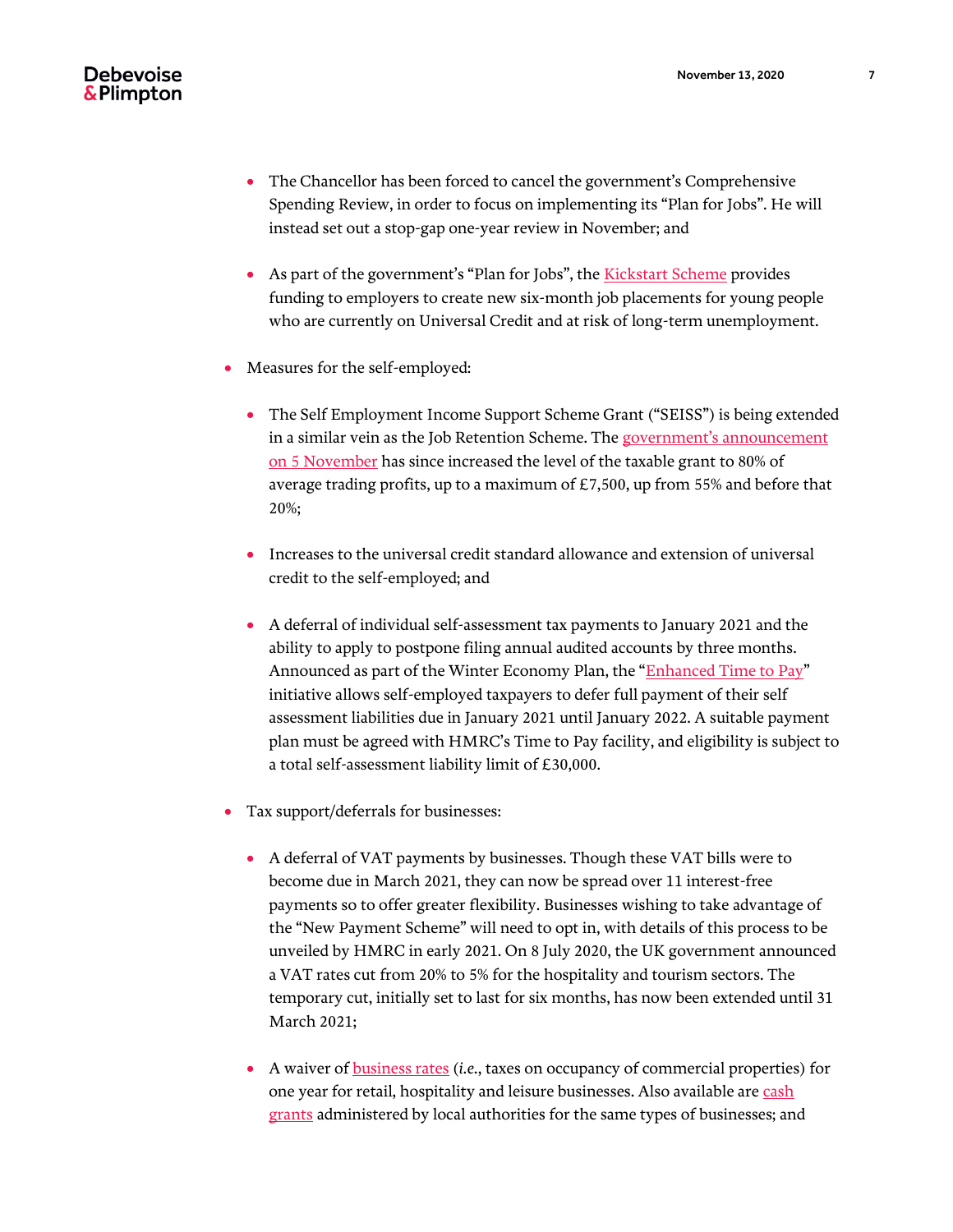

- Additional flexibility to agree to additional time to [settle outstanding tax bills](https://www.gov.uk/government/news/tax-helpline-to-support-businesses-affected-by-coronavirus-covid-19) via a HMRC helpline.
- Commercial property:
	- [A temporary ban on landlords](https://www.gov.uk/government/news/government-provides-further-halt-to-business-evictions-and-more-support-for-high-street-firms) evicting commercial tenants for unpaid rent that started on 23 March 202[0 has been extended until the end of the year,](https://www.gov.uk/government/news/government-extends-support-to-stop-business-evictions-this-year) to ease them through the Christmas period. Commercial tenants will remain liable for rent due, and it is intended that a landlord's right to forfeiture will be reinstated at the end of the period;
	- [Measures to safeguard commercial tenants](https://www.gov.uk/government/news/new-measures-to-protect-uk-high-street-from-aggressive-rent-collection-and-closure) against aggressive debt-recovery actions by landlords including (i) voidance of statutory demands and winding-up petitions against tenants and (ii) changes to the use of Commercial Rent Arrears Recovery; and
	- Businesses in England who have been forced to close due to local lockdowns are now eligible for grants worth up to  $£1,500$  for every three weeks they are shut. The government has recently made the Local Restrictions Support Grant scheme more generous b[y increasing the maximum grant to £3,000 per month,](https://www.gov.uk/government/news/job-support-scheme-expanded-to-firms-required-to-close-due-to-covid-restrictions) and allowing business to claim after just two weeks of closure rather than the original three.
- Monetary policy and business loans:
	- [A business interruption loan scheme managed by the British Business Bank](https://www.british-business-bank.co.uk/ourpartners/coronavirus-business-interruption-loan-scheme-cbils/) (the "CBILS"), which launched on 23 March 2020, allowing SMEs with an annual turnover of less than  $£45$  million to borrow up to  $£5$  million with a government guarantee covering 80% of the loan. The loan will only be available from accredited lenders, and the initial year will be interest free, with the government to meet any associated fees during this period. Companies classed as "undertakings in difficulty" (including PE-owned portfolio companies) can now access the CBILS, provided that they have: (i) fewer than 50 employees and (ii) a turnover of £9 million or less.;
	- [A large business interruption loan scheme](https://www.british-business-bank.co.uk/ourpartners/coronavirus-business-interruption-loan-schemes/clbils/) (the "CLBILS"), which launched on 20 April 2020, to provide government guarantees of 80% of the loan amount. Under the scheme, companies with a turnover of between £45 million and £250 million can borrow up to £25 million, and companies with a turnover in excess of  $£250$ million may borrow up to £50 million. The loans will be provided only through accredited lenders to businesses that have been unable to secure regular commercial financing and will be offered at commercial rates of interest. The UK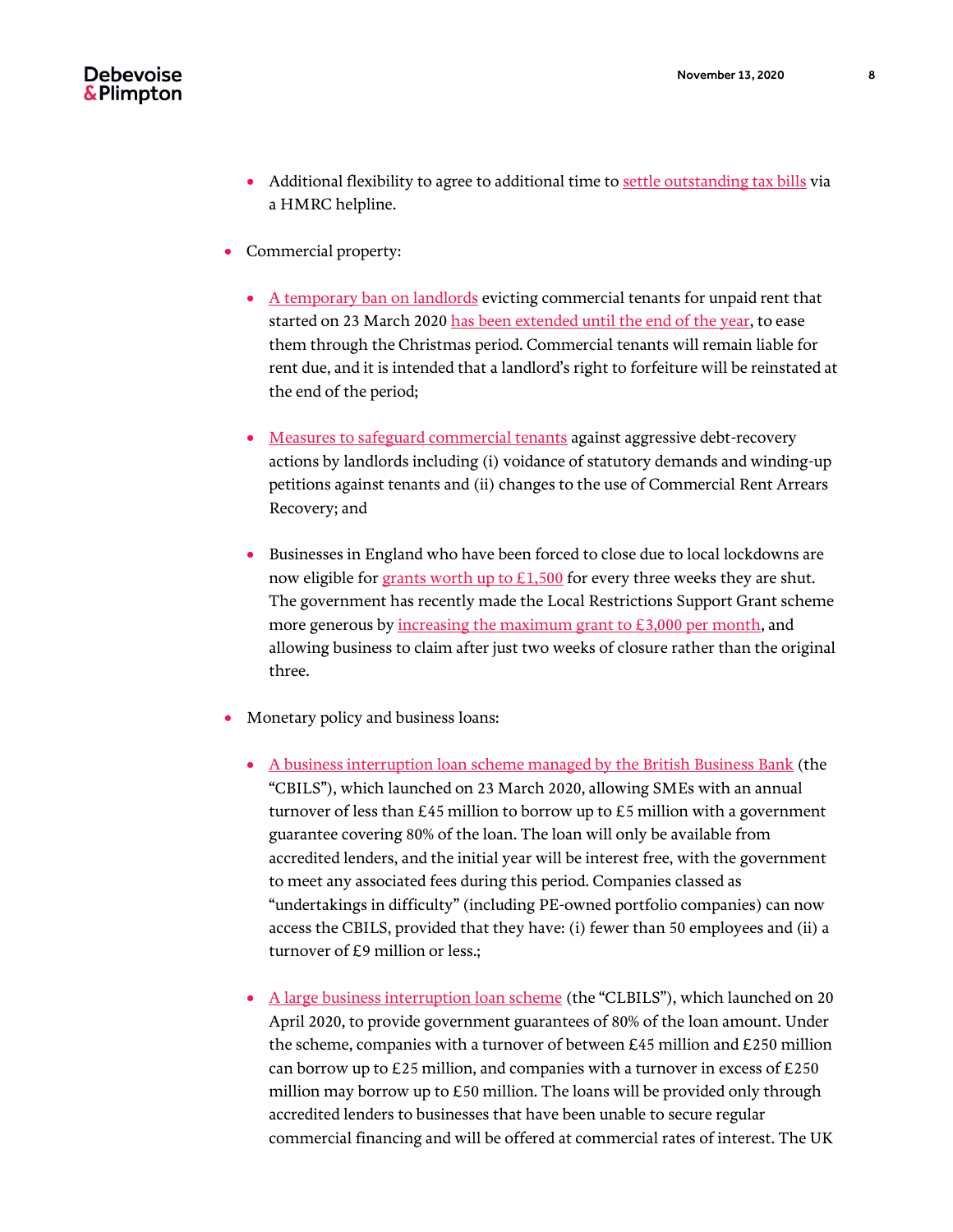government has announced changes to this scheme taking effect from 26 May 2020;

- [A government guarantee on all commercial paper](https://www.bankofengland.co.uk/news/2020/march/hmt-and-boe-launch-a-covid-corporate-financing-facility) issued by undertakings making a material contribution to the UK economy that had an investment-grade rating prior to the crisis, lasting for 12 months and for as long as steps are needed to relieve cash flow pressures;
- A scheme that [launched on 20 May 2020](https://www.british-business-bank.co.uk/ourpartners/coronavirus-business-interruption-loan-schemes/future-fund/) to issue convertible government loans to start-ups. Unlisted UK-registered companies which have raised at least £250,000 in the last five years in aggregate from private third-party investors will be eligible through the "[Future Fund](https://www.gov.uk/guidance/future-fund)" for loans of up to £5 million. The Treasury has extended this scheme, as well as the Bounce Back Loan Scheme (below), the CBILS and the CLBILS, allowing employers to top-up their borrowing during the second national lockdown. The application deadline for the Future Fund and other loan schemes is now 31 January 2021;
- The "[Bounce Back Loan](https://www.gov.uk/guidance/apply-for-a-coronavirus-bounce-back-loan)", an admin-light scheme allowing SMEs affected by the pandemic to receive loans of up to 25% of their annual turnover (with a cap of £50,000) from accredited lenders. These loans will have a term of up to 10 years and will benefit from a payment holiday during the first year. The "Pay As You Grow" scheme announced on 24 September will almost halve monthly repayments in some cases, allowing those businesses worst affected to suspend repayments for up to six months without any impact on their credit rating. The UK government will guarantee the amounts provided under these loans, and borrowers will not have to pay any fees or interest during the first 12 months;
- Under th[e COVID-19 Corporate Finance Facility \(CCFF\),](https://www.gov.uk/guidance/apply-for-the-covid-19-corporate-financing-facility) the Bank of England will buy short-term debt from large companies. The scheme allows companies to finance their short-term liabilities through commercial lenders backed by the Bank of England. It will operate for at least 12 months and for as long as steps are needed to relieve cash flow pressures on firms that make a material contribution to the UK economy;
- Measures aimed at increasing th[e provision of U.S.-dollar liquidity;](https://www.bankofengland.co.uk/markets/market-notices/2020/further-enhancements-to-the-provision-of-us-dollar-repo-operations-market-notice-march-2020)
- The Bank of England (the "BoE") has [promised](https://www.bankofengland.co.uk/markets/market-notices/2020/term-funding-scheme-market-notice-mar-2020) increased support for banks lending to the "real economy" and is due to unveil new incentives for banks to increase their lending to SMEs. In particular, under the term funding scheme for [SMEs](https://www.bankofengland.co.uk/markets/market-notices/2020/term-funding-scheme-market-notice-mar-2020) ("TFSME"), the BoE is offering four-year collateralised loans to cover "at least 10% of … real economy lending at interest rates at, or very close to, Bank Rate" and "additional funding" to banks that increase lending to SMEs;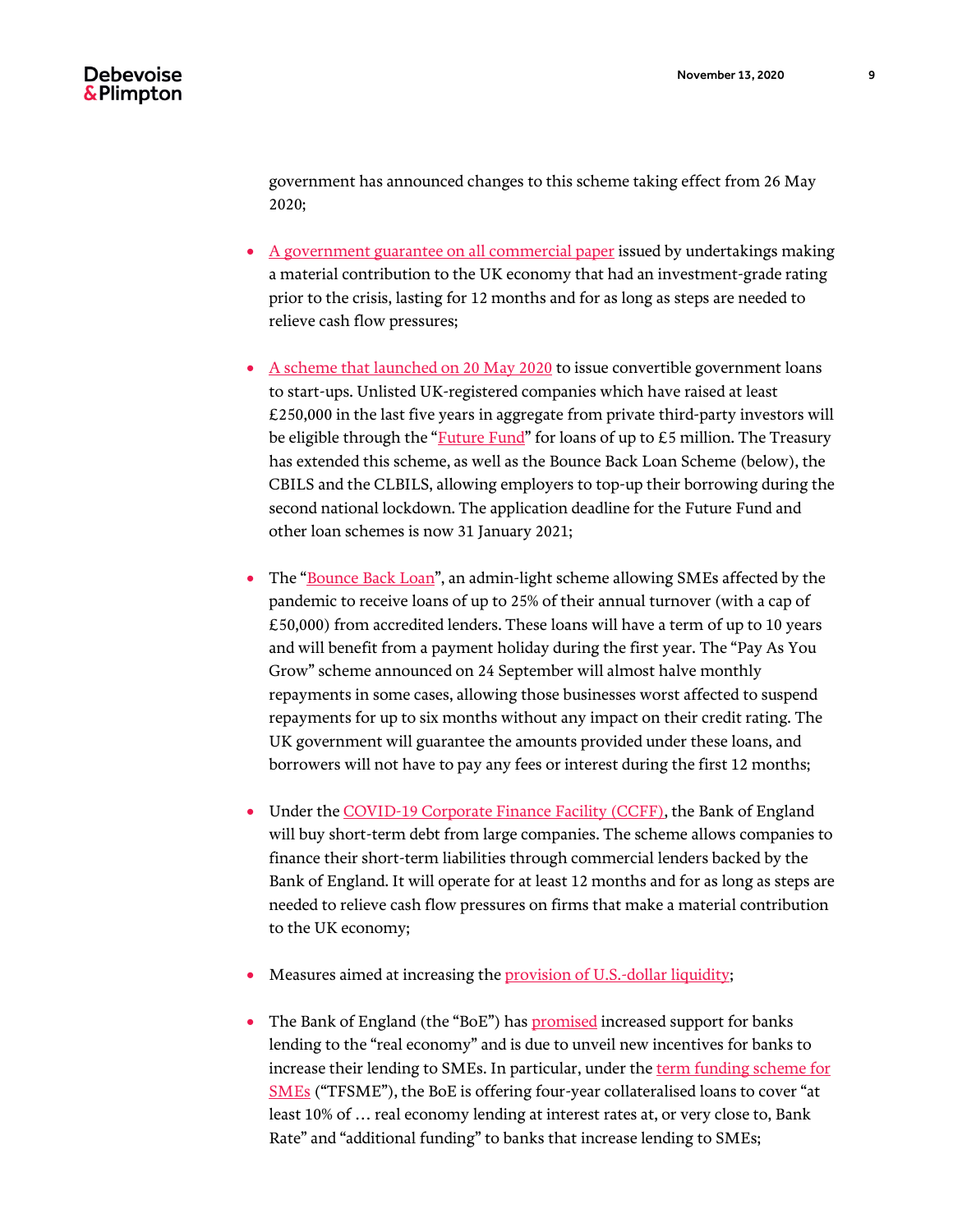- The BoE announced plans to inject a further  $E200$  billion into the UK economy by increasing their holdings in UK government bonds and sterling nonfinancial investment-grade corporate bonds. The BoE recently announced an increase of £100 billion to its bond-buying programme, taking the total commitment to £745 billion;
- In a further measure aimed at stimulating the economy, it has reduced the Bank [Rate to an all-time low of 0.1%;](https://www.bankofengland.co.uk/monetary-policy-summary-and-minutes/2020/monetary-policy-summary-for-the-special-monetary-policy-committee-meeting-on-19-march-2020) and
- In addition, the size of the "*Ways and Means*" banking facility of the UK government at the BoE has been increased. This will allow the UK government to finance itself through the BoE without recourse to the bond markets, as was the case during the 2008 financial crisis.
- Changes to employment regulations:
	- [A relaxation of annual leave rules](https://www.gov.uk/government/news/rules-on-carrying-over-annual-leave-to-be-relaxed-to-support-key-industries-during-covid-19) that will allow up to four weeks of unused statutory annual leave to be carried over for two years; and
	- The ability for SMEs (up to 250 employees) to reclaim up to two weeks of [statutory sick pay](https://www.gov.uk/government/publications/guidance-to-employers-and-businesses-about-covid-19/covid-19-support-for-businesses) paid for coronavirus-related sick leave.

The Corporate Insolvency and Governance Act came into force on 26 June 2020. The legislation will provide significant changes to the UK insolvency framework including introducing new corporate restructuring tools to the insolvency regime, temporary suspension of the existing insolvency regime and temporary easements on filing requirements and flexibility on the holding of Annual General Meetings. The restructuring tools include a "company moratorium" allowing companies to establish a rescue plan for 20 business days (extendable to 40 business days) without creditors being able to take legal action, a new restructuring plan mechanism that would allow the UK courts to sanction a rescue plan which would bind dissenting creditors and a change to restrict the suppliers of goods or services to an insolvent company from terminating contracts to aid in its rescue.

[Changes to the Enterprise Act 2002](https://www.gov.uk/government/news/new-protections-for-uk-businesses-key-to-national-security-and-fight-against-coronavirus) have been implemented as of 23 June 2020. The changes are set to increase the UK government's powers to scrutinise and, if necessary, intervene in foreign investment transactions to ensure they do not threaten the UK's ability to combat a public health emergency. The protection is particularly directed at those businesses involved in a pandemic response. In addition, these changes will expand the UK government's powers to scrutinise and intervene in mergers in three sectors of the UK economy central to national security: artificial intelligence, cryptographic authentication technology and advanced materials.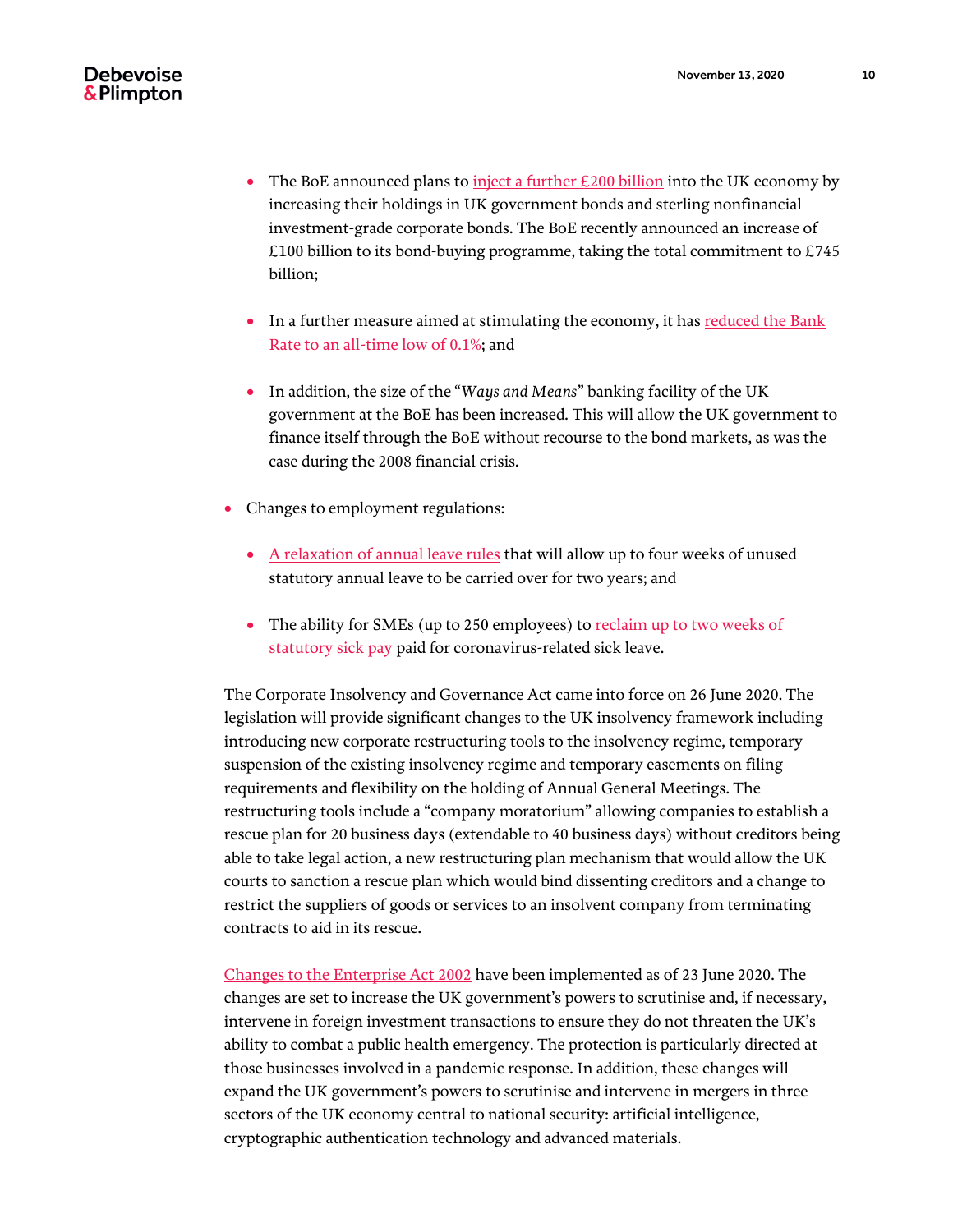On 19 May 2020, the UK government announced changes to the CLBILS. Under the revised rules, companies with a turnover in excess of £250 million will be able to borrow up to 25% of turnover and up to a maximum amount of £200 million. Companies borrowing under the revamped CLBILS will be subject to: (i) a ban from making any dividend payments other than those that have already been declared, (ii) a ban on share buybacks and (iii) a restriction on paying cash bonuses or any pay rises to senior management unless certain terms have been met.

Although the UK government has dismissed the prospect of State bailouts of companies or State rescue plans, the government has indicated it will aid companies strategically important to the UK economy regardless of their sector in "exceptionally rare" circumstances under a plan dubbed "[Project Birch](https://www.ft.com/content/02167d6b-a42e-44e4-a1d0-97a18794371e)". The Chancellor has indicated that viable companies that have exhausted all other options, including the CBILS and CLBILS, and whose failure would disproportionately harm the economy, could apply for assistance.

On 24 September 2020, the UK government announced a relaxation of the rules governing the CBILS, extending the government guarantee up to 10 years and pushing back the application deadline to 30 November, before a successor scheme takes effect in January 2021.

Note that any support granted by the UK government will need to comply with the EU state-aid rules during the Brexit transition period.

#### <span id="page-10-0"></span>Germany

The German government has launched a number of measures aimed at helping companies in financial difficulties due to the pandemic, including:

- State funding
	- A far-reaching [stimulus package](https://www.bundesregierung.de/breg-en/news/corona-steuerhilfegesetz-1760128) with a total value of  $\epsilon$ 130 billion. The package is *inter alia* geared towards climate protection and promotion of future technologies. €50 billion of the package is earmarked to support the development of quantum computing and artificial intelligence as well as supporting an increased use of electric vehicles and hydrogen energy;
	- [Special subsidies are available to companies and organisations of all sizes](https://www.bmwi.de/Redaktion/EN/Downloads/P/package-of-measures-to-combat-the-impact-of-coronavirus-on-companies.pdf?__blob=publicationFile&v=6) (subject to certain exceptions) which had to discontinue all or a substantial part of their business activities as a result of the pandemic and thus suffered from a loss of sales amounting to at least 60% in April and May 2020 on average compared to the same period in 2019. Companies that do not meet this requirement but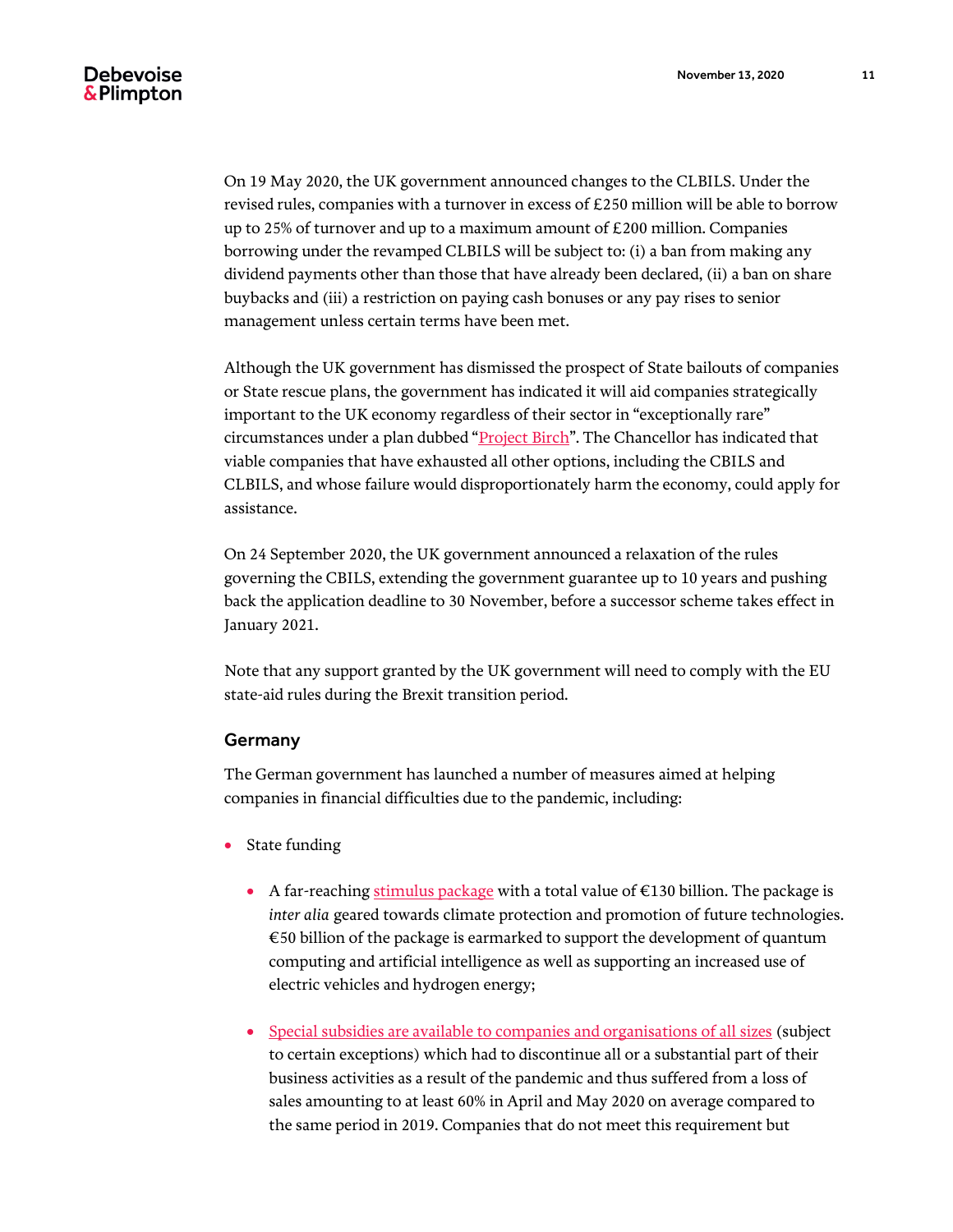suffered severe losses in 2020 and generally face strong seasonal fluctuations due to the nature of their businesses may be eligible as well. Companies may receive a monthly non-repayable operating grant for a maximum of three months covering June, July and August 2020. The exact amount is calculated individually for each month on the basis of the experienced drop in sales in the aforementioned period in relation to the respective reference months in 2019. If the loss of sales in one month is less than 40% compared to the same month in 2019, subsidies will not be granted with respect to this month. The maximum subsidy is C 50,000 per month (*i.e.*, C 150,000 in total), and applications may ultimately be made until 9 October 2020 (Phase I). The government decided to extend the subsidies scheme until December 2020 (Phase II); after 9 October 2020, applicants may be entitled to receive grants if they have experienced either (i) a loss in sales of at least 50% in two consecutive months in the period from April to August 2020 or (ii) a loss in sales of at least 30% on average in the months from April to August 2020 (both compared to the respective months in 2019). As in Phase I, the maximum subsidy in Phase II is C 50,000 per month (*i.e.*, C 200,000 in total). Regarding both Phases, application may only be made by tax consultants, auditors, certified accountants or lawyers via an online portal;

- In addition to the above, the German government decided on "extraordinary economic aid" measures to compensate companies affected by the temporary lockdown currently imposed for financial losses incurred as a result. For companies with up to 50 employees, the compensation amount shall be 75% of the turnover of the previous year's corresponding month. For companies founded after November 2019, the revenue of October 2020 will be taken as the benchmark. For companies with more than 50 employees, the percentage is to be determined according to the limits of the relevant state aid regulations. Further assistance, *e.g.*, short-time work compensation or financial aid from Phase I or II (above), will be deducted from the reimbursement amount. The extraordinary economic aid is to be paid for each state-ordered week of the ongoing lockdown. It is also intended to include companies that are indirectly affected by the lockdown, *i.e.*, if the company has regularly generated 80% of its turnover with companies affected by the lockdown;
- The KfW, the German development bank, has launched a "Special Programme" [2020](https://www.kfw.de/inlandsfoerderung/Companies/KfW-Corona-Hilfe/)" available until the end of 2020. The programme's funds are unlimited and available to SMEs as well as large enterprises. Companies may take out KfWbacked loans at very low interest rates through their house banks. Loans of up to €3 million will be assessed by KfW directly. Loans between €3 million and €10 million will benefit from a simplified risk assessment by the borrower's house bank. In addition, the KfW assumes up to 90% (for SMEs) or 80% (for large companies) of the credit default risks. Companies may apply for loans of up to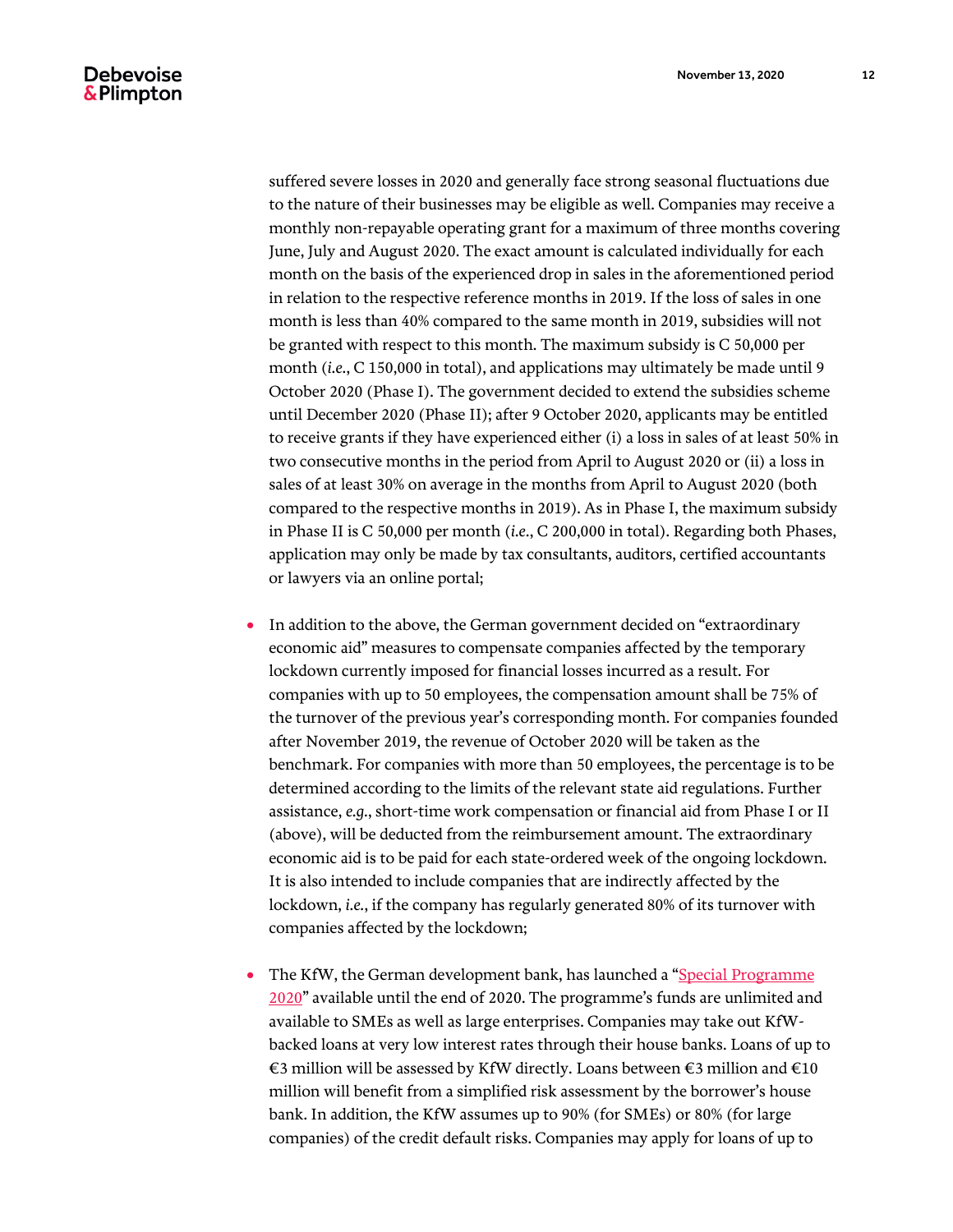$€100$  million per company group subject to further conditions. KfW loans are available only for companies that were not in financial difficulty on 31 December 2019;

- In addition, for projects in Germany, the KfW offers syndicated large-scale financing for investments and working capital for domestic and foreign mediumsized enterprises and large companies which are mainly privately owned. The scheme assumes up to 80% of the credit risk of the financing but no more than 50% of the applying company's total debt;
- A KfW "instant loan" (*KfW-Schnellkredit*) is available to mainly privately owned medium-sized companies based in Germany (i) with more than 10 employees and (ii) that have been active on the market since at least 1 January 2019. The maximum loan amount available per company is up to three monthly turnovers in 2019. This amount is further capped at a maximum of  $\epsilon$  500,000 for companies with up to 50 employees and a maximum of €800,000 for companies with more than 50 employees. Eligible companies must not have been in financial difficulty as of 31 December 2019 and must have reported profits in 2019 or over the last three years. The KfW covers 100% of the credit risk of the applicant's house bank. The German government also decided in the wake of the November lockdown to make the loan available to companies with less than 10 employees, but in this case with a maximum loan amount of EUR 300,000;
- The German government supports venture capital ("VC") financing for German [start-ups](https://www.bmwi.de/Redaktion/EN/Pressemitteilungen/2020/20200430-euro-2-billion-package-of-measures-for-start-ups-finalised.html) with a package worth  $\epsilon$ 2 billion. VC funds will receive additional public funding by means of a "Corona Matching Facility" ("CMF") which is backed by the European Investment Fund ("EIF") and KfW Capital, the KfW VC subsidiary. The CMF aims at providing necessary liquidity to German-based start-ups and young companies in the portfolio of professional private VC funds that have faced liquidity problems in the wake of the crisis. VC funds audited by KfW Capital or EIF are eligible to apply. Start-ups and smaller companies not eligible under the CMF may receive mezzanine or venture capital funding through promotional institutes of the German Federal States (*Bundesländer*); and
- The German government has also set up the **Economic Stabilisation Fund** (the "ESF"), an extensive rescue package providing additional support in particular for larger companies if such companies (i) have found no other alternative for funding to cope with the pandemic and (ii) have a clear continuity plan in place to overcome their challenges. Grants are approved by the Federal Ministry of Economics. Where necessary, the ESF may participate in the recapitalisation of companies by means of subordinated debt instruments, hybrid bonds, profit participation certificates, silent partnerships, convertible bonds or even corporate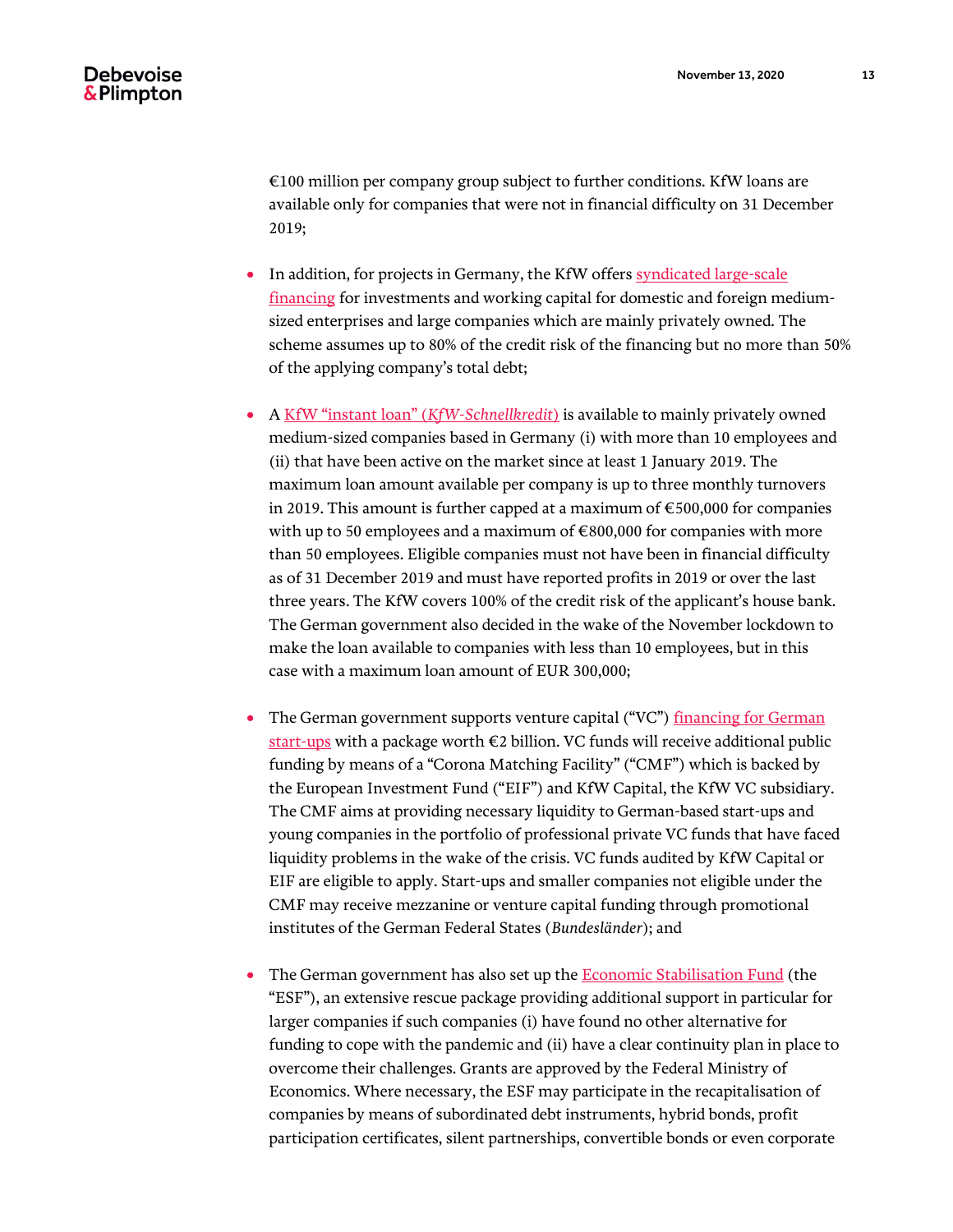## **Debevoise** & Plimpton

shares. The ESF has a volume of approximately  $\epsilon$ 600 billion in total ( $\epsilon$ 400 billion has been earmarked to provide loan guarantees to companies, €100 billion for investments and recapitalisation and up to €100 billion to refinance the KfW Special Programme 2020). Fund resources are available to larger companies in the "real economy" (*Realwirtschaft*), *i.e.*, commercial enterprises that are neither companies in the financial sector nor credit institutions and which meet two of the following three criteria: (i) a balance sheet total of more than  $€43$  million, (ii) turnover of more than  $\epsilon$ 50 million and (iii) at least 250 employees per annum. Irrespective of these criteria, access to the fund is also available for companies active in critical infrastructure sectors.

- Guarantee Schemes
	- Companies may also use guarantee schemes through their house banks. Under those schemes, guarantees are provided by special German guarantee banks (*Bürgschaftsbanken*) which receive counter-guarantees from the federal government and the German Federal States (*Bundesländer*). For companies that had sustainable business models until the crisis, guarantees may be provided for working capital and investment financing. Up to an amount of  $\epsilon$ 2.5 million, these are processed by the guarantee banks directly; above €2.5 million, the federal states or their development institutions are responsible. The government is now also opening up its Large Guarantee Programme beyond structurally weak regions to provide guarantees for surety requirements upwards of €50 million (within structurally weak regions still upwards of  $\epsilon$ 20 million, as before);
	- For a limited period of time until 31 December 2020, export transactions may also be covered by official export credit guarantees of the federal government ("*Hermesdeckungen*") on short payment terms of up to 24 months within the European Union and in certain OECD countries. With immediate effect, guarantees are available for transactions in the field of renewable energies that include up to 70% foreign-sourced goods or services. Usually, the share of foreignsourced goods and services is capped at 49%; and
	- The government, in coordination with credit insurers, has rolled out a protective shield to safeguard German businesses' supplier credits. The government will guarantee €30 billion worth of compensation payments by credit insurers from March to the end of 2020. In return, credit insurers commit to maintaining their current level of coverage of roughly €400 billion worth of credit lines. On top of that, credit insurers will cover losses of up to €500 million themselves, bear the default risks in excess of the government guarantees and transfer two-thirds of total premiums for 2020 to the government.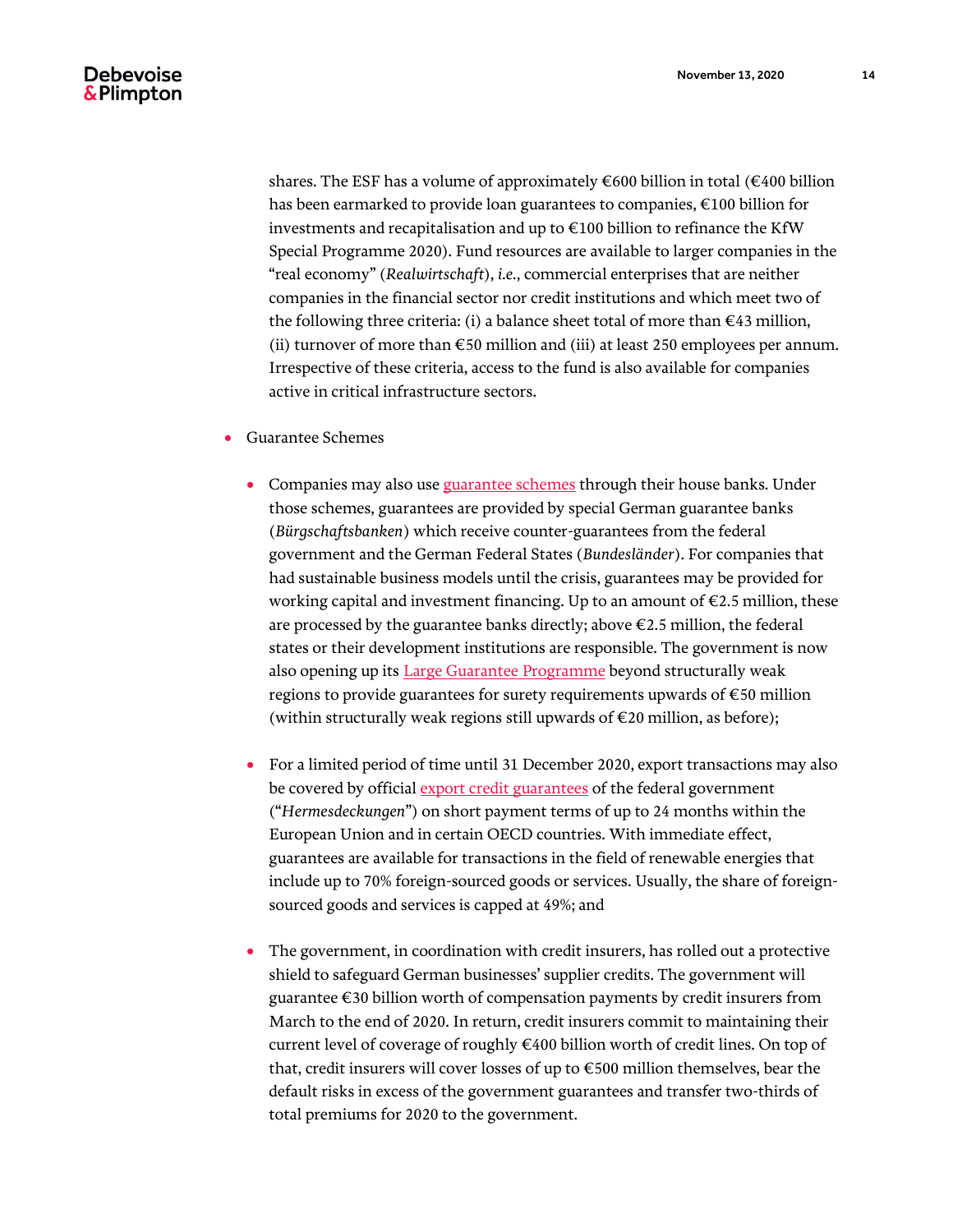

- Employment
	- Extended access to the *Kurzarbeit*, a state-subsidised scheme that allows companies to reduce the working hours of their employees without having to terminate their employment. Under this scheme, employees receive 60% (67% in case of parenthood) of their lost net salary from the state, which might be increased to up to 80% (87% in the case of parenthood) if short-time work is necessary for a longer period. As many employers are topping up their employees' salary under the scheme to mitigate social hardship, the German government recently decided that the top-ups will remain tax-free up to a level of 80% of the employee's (gross) salary and will not be regarded as taxable income until 31 December 2020. On September 16, 2020, the government further decided to extend respective measures. In particular, for companies having initiated *Kurzarbeit* by December 31, 2020 the period for which short-time working compensation is paid will be extended to up to 24 months (but not beyond December 31, 2021).
- Tax Mitigation
	- The ability to defer tax payments in order to support taxpayers' liquidity. Tax authorities are able to defer income and corporate taxes as well as VAT, if their collection would lead to significant hardship for the taxpayer. The tax authorities are instructed not to impose strict conditions in this respect. If companies are unable to make tax payments that are due this year as an economic consequence of the COVID 19 pandemic, then such payments shall be deferred upon request for a limited period of time and without interest. Companies may file a respective application until 31 December 2020. Enforcement measures related to tax payments and late-payment penalties will be waived until 31 December 2020 if the debtor of a pending tax payment is directly affected by COVID-19. Similar measures apply to insurance taxes as well as energy and aviation taxes. The measures do not directly apply to payroll taxes, withholding taxes or local taxes such as property taxes;
	- It has also been made easier to reduce tax pre-payments (income, corporate and business taxes) due in 2020 on the condition that a taxpayer's income in the current year is projected to be lower than in the previous year. On the basis of a lump-sum loss carryback, the advance payments for 2019 may also be reduced retroactively if the taxpayer makes a corresponding claim for reimbursement of payments. The government recently adopted further tax measures providing *inter alia* for a loss carry-back and a VAT reduction (from 19% to 16% for the regular VAT rate and from 7% to 5% for the so-called "reduced VAT rate"). The measures also include improved depreciation options for operating assets in 2020 and 2021.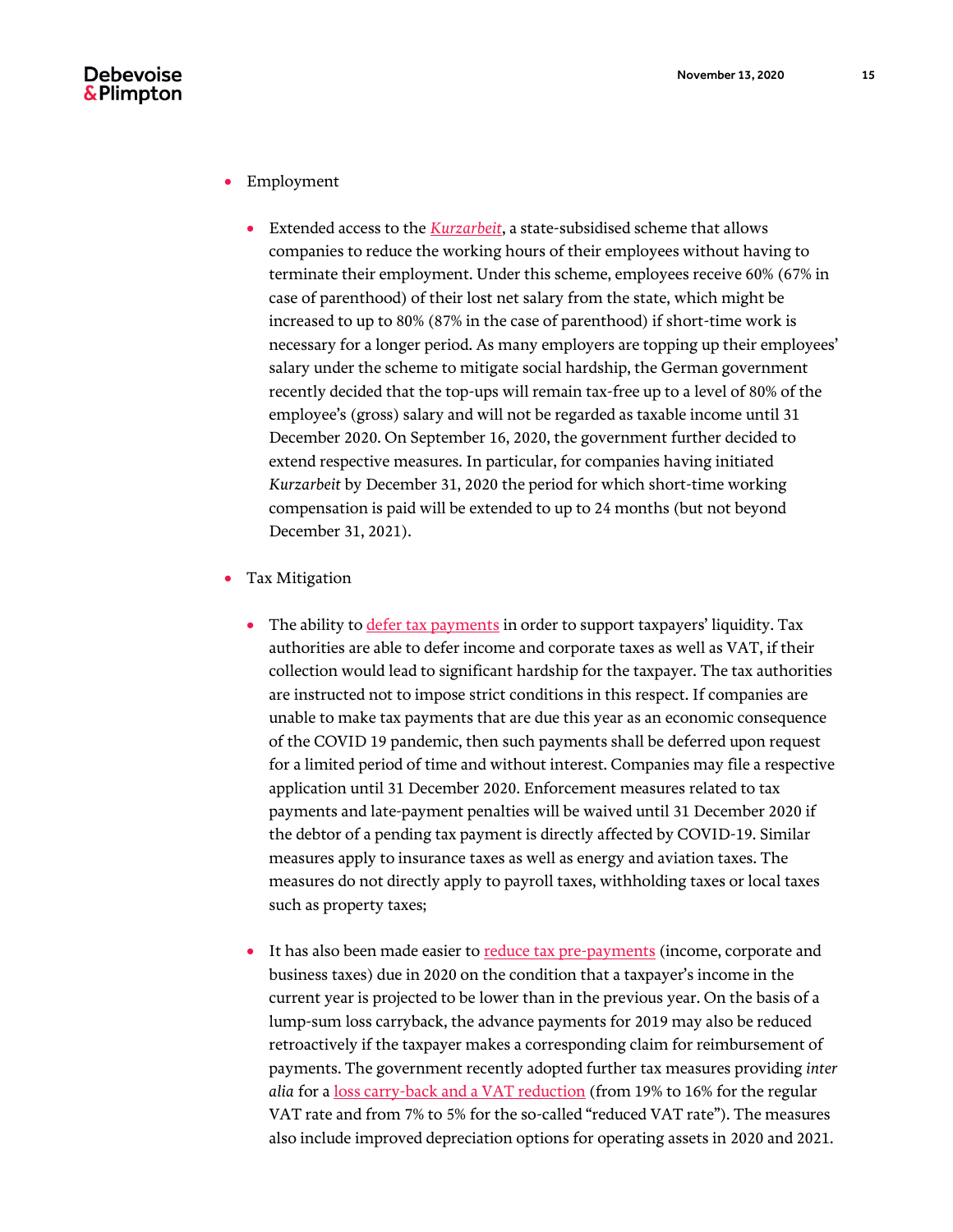In addition, in October 2020, the German government published a draft law aiming to reform the existing restructuring and insolvency framework. The draft law focuses on the introduction of a new German pre-insolvency restructuring regime in accordance with the underlying European Directive on preventive restructuring frameworks (Directive (EU) 2019/1023 of the European Parliament and of the Council of 20 June 2019) which will *inter alia* introduce the option of a restructuring plan in a way that combines the English scheme of arrangement amongst creditors with U.S. Chapter 11 proceedings;

- In the future, companies or consumers in debt shall be able to exit [\(private\)](https://www.bundesregierung.de/breg-en/search/restschuldbefreiungsverfahren-1765558)  [insolvency proceedings after a maximum of three years](https://www.bundesregierung.de/breg-en/search/restschuldbefreiungsverfahren-1765558) (as opposed to five and six years respectively). Settling the claims of a minimum quota of creditors (35%) and/or paying the costs of the proceedings will no longer be a precondition to exiting proceedings prematurely. The new rules shall apply to all insolvency filings made as of 1 October 2020. For insolvency proceedings filed between 17 December 2019 and 30 September 2020, a transitional provision shall apply. In these cases, the current regular period of six years before discharge of residual debt will be reduced by the number of full months between the underlying EU directive (2019/1023, effective as of 16 July 2019) and the respective insolvency filing; and
- The Federal Act to Mitigate the Consequences of the COVID-19 Pandemic in Civil, Insolvency and Criminal Proceedings (COVID-19 Mitigation Act, the "Mitigation Act"), passed by the German legislative bodies in March 2020, contains a number of support measures for companies and citizens who are currently unable to meet payment obligations as a result of the COVID-19 pandemic. This includes, for example, restrictions on the right to terminate leases, payment/performance moratoriums and deferrals of loan payments. The obligation t[o file for insolvency](https://www.debevoise.com/insights/publications/2020/03/covid-19-temporary-changes-to-german-insolvency) has been suspended until 30 September 2020 on the precondition that there is a prospect of the illiquidity being resolved. The German government recently agreed to extend this suspension until the end of this year; however, the extension only applies to insolvencies due to over-indebtedness (*Überschuldung*) and not due to a company's inability to meet its payment obligations (*Zahlungsunfähigkeit*). A company is considered being over-indebted if its assets are no longer sufficient to cover its existing liabilities. If a company becomes unable to meet due payment obligations, it will thus have to file for insolvency after 30 September 2020.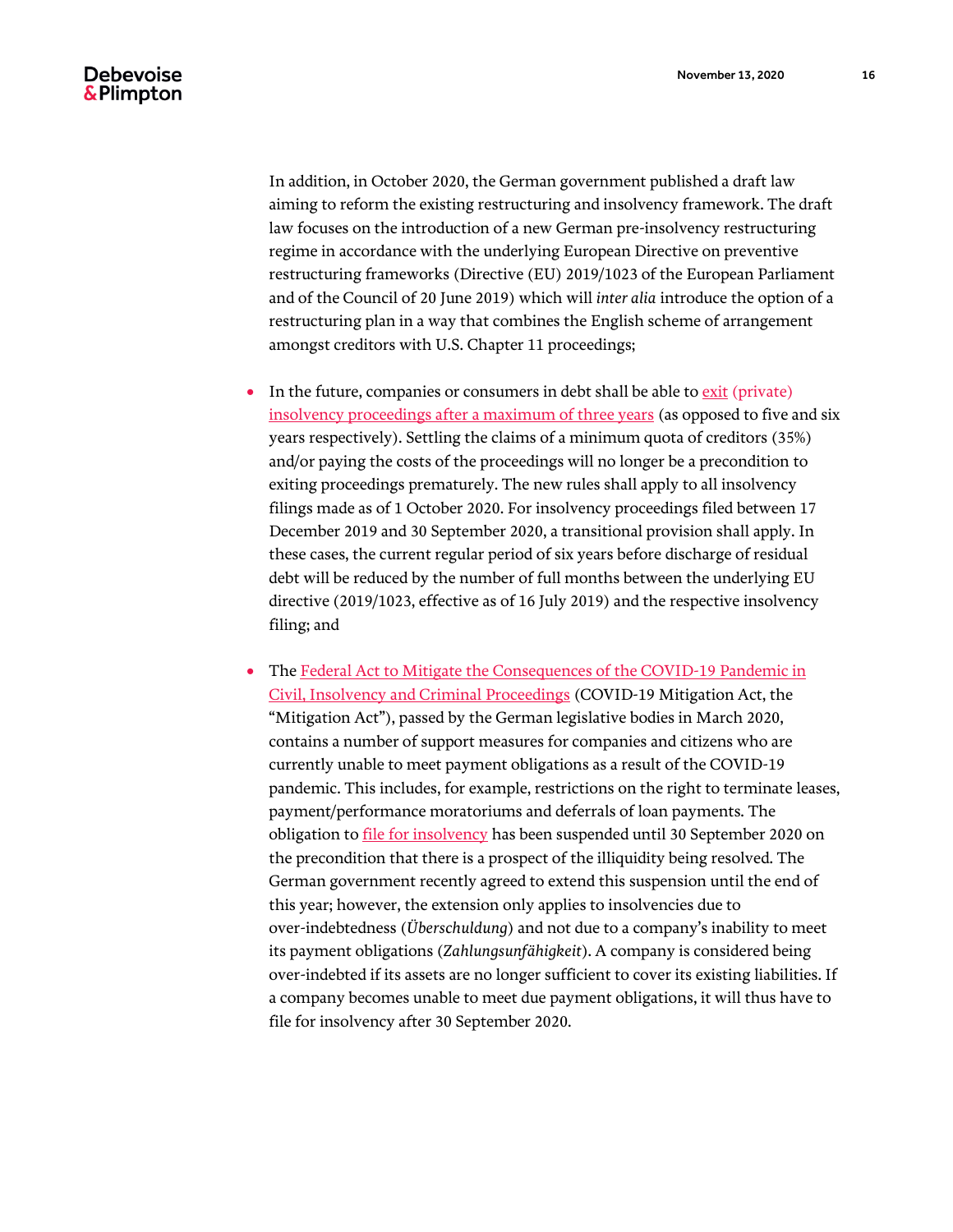#### <span id="page-16-0"></span>France

The French government has deployed or will deploy an ambitious set of measures, including:

- [Tax forbearance](https://www.economie.gouv.fr/coronavirus-soutien-entreprises) (spanning both social contributions and income taxes);
- Direct tax rebates for businesses facing important economic difficulties;
- The possibility for deferred payment of rent and electricity and fuel supply invoices [for small businesses;](https://www.economie.gouv.fr/coronavirus-soutien-entreprises) 30% tax credits for landlords who were forced to abandon at least a month of rent between October and December 2020 owed by small businesses in the hospitality and restoration sectors affected by the restrictions in place since 30 October Lump payments of  $\epsilon$ 1,500 for the self-employed or very small companies; eligible businesses are those which have, *inter alia*, a turnover of less than €1 million or are subject to mandatory closure and have experienced a decrease of turnover of at least 50% in March, April or May 2020 (compared to the same month in the previous year). Businesses facing the biggest financial difficulties may benefit from additional aid of up to  $\text{\textsterling}10,000$  if the company is from a priority sector and has experienced a decrease in turnover of at least 80% between 15 March and 15 May 2020 (compared to the same period in the previous year); The lump payments out of this solidarity fund have been reactivated for the self-employed and very small companies (now with up to 50 employees) who experienced a decrease in turnover due to administrative closures, curfew and the second national lockdown measures between September and November 2020. The priority sector list for eligible companies has been extended and the fund will also compensate companies that are authorised to remain open but whose business is affected. Payments are adapted to the specific situation of each company (degree of decrease in turnover, applicable measures and curfew zones). The solidarity fund payments compensate the decrease in monthly turnover and can go up to €10,000. An interactive map for the solidarity fund can be found on the website of the Ministry of the Economy [\(here\)](https://www.economie.gouv.fr/covid19-soutien-entreprises/aides-versees-fonds-solidarite).
- [State-assisted refinancing](https://www.economie.gouv.fr/coronavirus-soutien-entreprises) of existing debt and access to new lines of credit from the French development bank;
- A State guarantee of up to  $\epsilon$ 300 billion for bank credits to nonfinancial businesses of all sizes (certain real estate companies, however, are not eligible) until 31 July 2021. Subject to certain exceptions, the guaranteed loan shall not exceed 25% of the latest annual turnover. The state guarantee will cover a percentage of the capital, interest and accessories of the loan set at: (i) 90% for businesses that have less than 5,000 employees and a turnover of less than  $\epsilon$ 1.5 billion, (ii) 80% for other businesses with a turnover between  $\epsilon$ 1.5 and  $\epsilon$ 5 billion or (iii) 70% for remaining businesses; plus an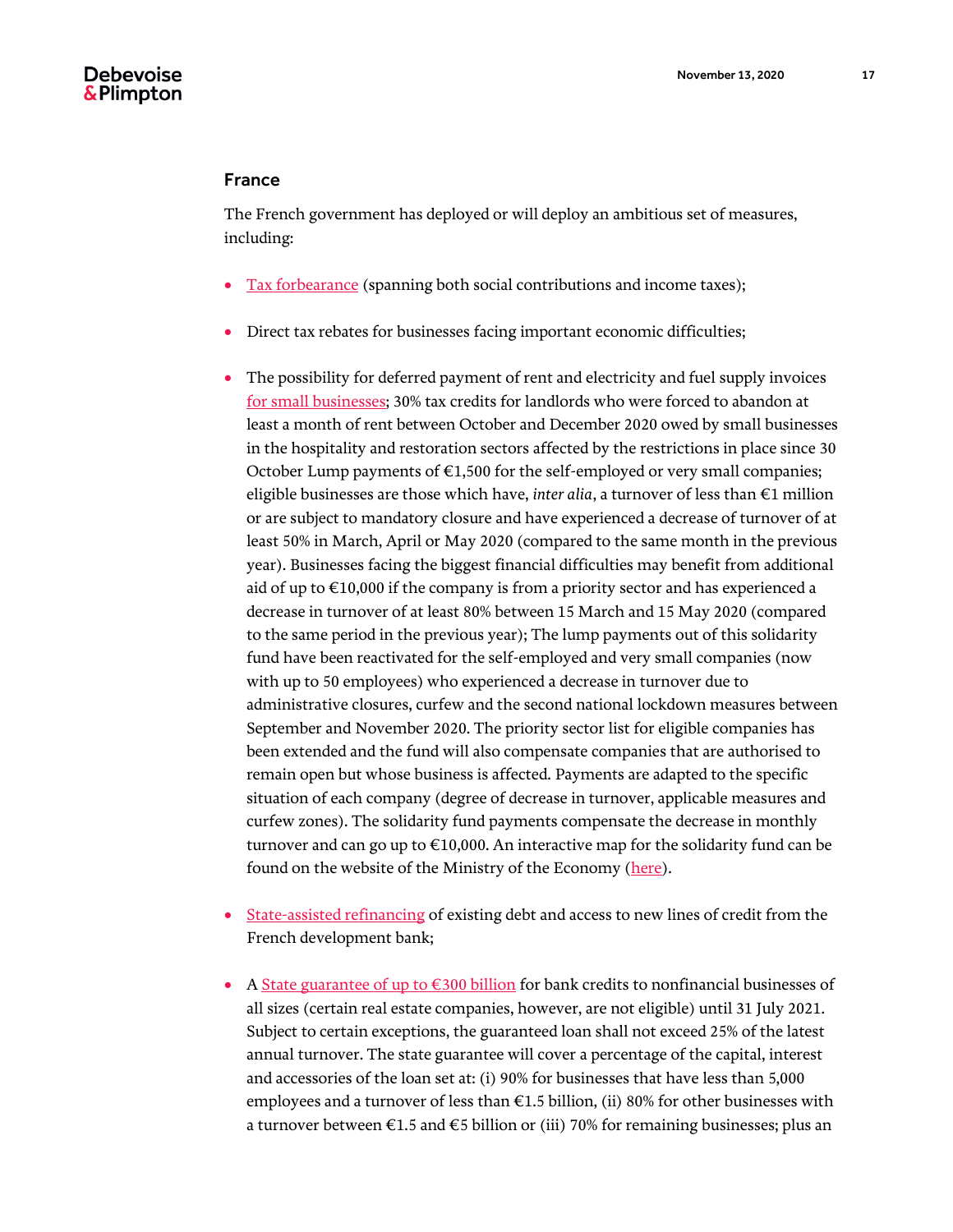additional year to pay back the credits has been granted to the businesses which will not have recovered by spring 2021.

- $\bullet$   $\in$  500 million in advances by the French government. Small companies with up to 10 employees are eligible for advances of up to €10,000 and companies with 11 to 49 employees for advances up to €50,000. Larger companies with over 50 employees are eligible for advances up to the equivalent of a three-month turnover in 2019.
- Support from the French development bank in negotiating a rescheduling of bank loans;
- Simplified and reinforced short-time working arrangements to maintain employment (French equivalent of the *Kurzarbeit*); extended to 31 December 2020 for companies in the tourism, hospitality, restoration, sports, transport, event and cultural sectors as well as for companies affected by specific restrictions due to the curfew in place since 17 October 2020.
- Support for the handling of disputes between customers and suppliers by an official ombudsman appointed by the French State;
- For those undertaking work as contractors or suppliers for the French State, a state of *force majeure* for all public contracts tha[t disapplies](https://www.economie.gouv.fr/coronavirus-soutien-entreprises) all penalties for late delivery/performance;
- Exceptional financial aid for craftsmen and business owners corresponding to the amount of the supplementary pension contribution paid on the basis of their income in 2018 that may amount up to €1,250; and
- Payment plans for tax debts to allow small and medium-sized businesses to spread out tax payments which would have occurred between 1 March and 31 May 2020 over a period of a maximum of three years.

A ban on payment of dividends or repurchase of shares by large companies (*i.e.*, those employing at least 5,000 employees in France and with a turnover of at least  $\epsilon$ 1.5 billion in France) that benefit from state-aid guarantees or tax forbearance was announced on 27 March 2020. A special emergency plan for start-ups has also been announced: startups will benefit, *inter alia*, under certain conditions, from a short-term refinancing scheme through bond issues and specific conditions for State guarantees for bank credits.

A special support plan for exportation companies has been enforced (including a State guarantee for pre-financing export schemes to reinforce cash flow, extension of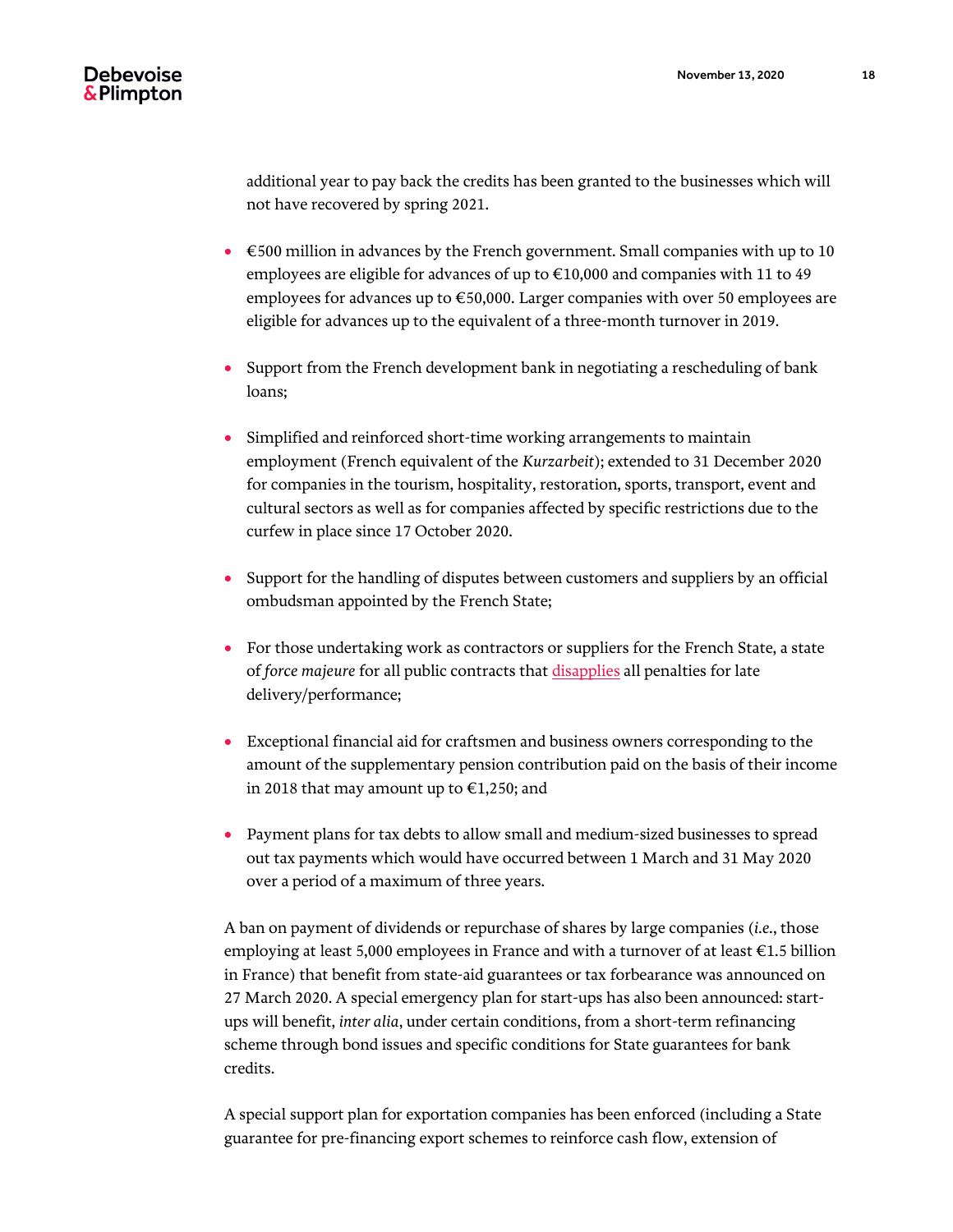prospection insurance for an additional year and additional capacity of  $\epsilon$ 2 billion for export credit insurance).

A special support plan for the automotive sector was set up on 26 May 2020. With over €8 billion of aid, direct investments and loans, the French government seeks to make the French car industry greener and more competitive. It will increase its subsidies for the purchase of electric and hybrid cars by private individuals and companies, as well as accelerate the renewal of public vehicle fleets and expand the network of electric charging stations. Additionally, the creation of a  $\epsilon$ 1 billion Future Fund will support the modernisation of production lines and boost innovation in the sector.

A special support plan for tech companies was set up on 5 June 2020 with the creation of a special investment fund named "French Tech Souveraineté" benefitting futureoriented companies (*e.g.*, cybersecurity, AI, health, etc.) with business activity in France or start-ups. This fund will hold  $\epsilon$ 150 million at first, with the option of reaching  $\epsilon$ 500 million in 2021. This special plan also includes measures like additional financing through public investment funds, state aid and loan offers for start-ups which cannot benefit from State-guaranteed loans. Pre-existing start-up funds such as "French Tech Bridge" and PSIM are also being refueled with  $\epsilon$ 80 million and  $\epsilon$ 120 million respectively.

A special support plan for the aeronautical industry was announced on 9 June 2020. This plan includes a moratorium on principal repayments of export credits for 12 months starting from the end of March 2020 (as a counterpart, airlines are subject to a ban on payment of dividends or others to their shareholders), a temporary easing of the repayment terms for new aircraft purchases and an increase in financial support through a public export insurance company. To support French aircraft manufacturing, the government decided on the creation of a  $\epsilon$ 1 billion aeronautical investment fund to support small and medium-sized businesses in their R&D and automation (€500 million available already in July 2020). On top of that, France supports the green transition of aircraft manufacturing with a €300 million fund over a three-year period.

The French government has also announced a specific investment plan for certain large listed companies facing difficulties and has adapted the French legal framework and implemented specific interim modifications to labour law, business and company law and the functioning of the French justice system (for further details see our update [here\)](https://www.debevoise.com/insights/publications/2020/03/french-government-passes-ordinances-to-adapt).

A plan to support independent book shops was announced on 10 June. It includes a  $\epsilon$ 25 million relief fund to offset financial difficulties due to the coronavirus crisis, a  $\epsilon$ 5 million fund to support medium-sized publishers and a  $\epsilon$ 12 million fund to modernize book shops and develop their competitiveness. Additionally, over €100 million will be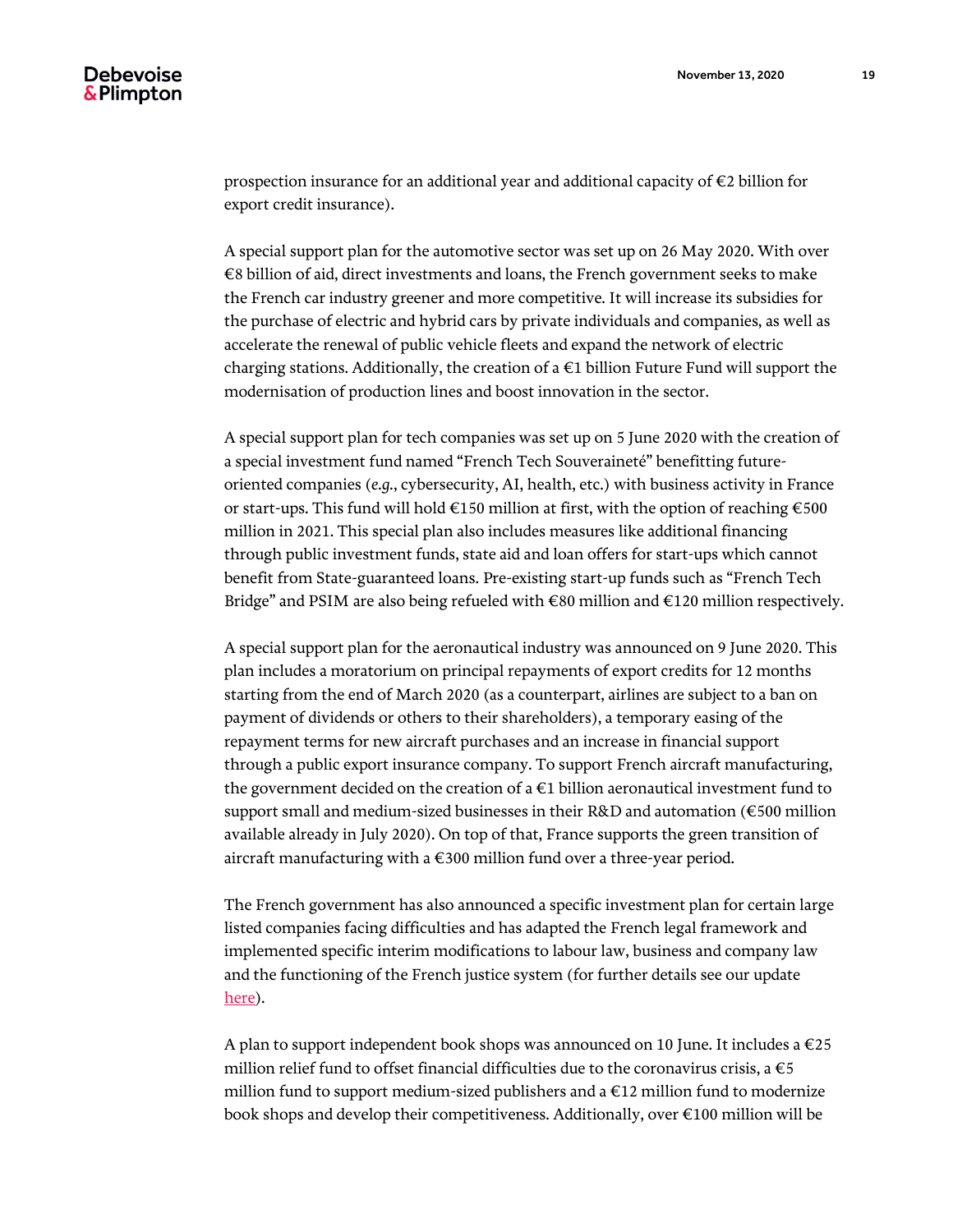raised by the French government for the Institute for the Financing of Cinema and the Cultural Industries, of which  $\epsilon$ 40 million will be available for the book industry.

#### <span id="page-19-0"></span>Italy

Italy has been heavily hit by the pandemic so far. Its government has issued an *initial* [decree \(named the "Cure Italy Decree"\)](https://www.gazzettaufficiale.it/eli/gu/2020/03/17/70/sg/pdf), which was followed b[y a second](https://www.mise.gov.it/index.php/it/per-i-media/notizie/2040945-decreto-liquidita-potenziato-il-fondo-di-garanzia-per-le-pmi) and third one. These decrees have introduced support measures for businesses that largely mirror the German and French ones, including:

- Direct capital injections from the state either: (i) through unilateral funding from the Italian State investment bank (the "*Cassa Depositi e Prestiti*") for businesses with a turnover of over €50 million or (ii) with state funding matching any capital injection by private investors for businesses with a turnover between  $\epsilon$ 10 million and €50 million. Businesses using this scheme will be subject to certain conditions including a bar on dividends;
- Grants for smaller businesses with a turnover of up to  $\epsilon$ 5 million. These grants will be proportional to the difference in turnover between April 2020 and April 2019;
- Cancellation of the June instalment of the IRAP tax (a regional tax on turnover) for all companies with a turnover of up to  $\epsilon$ 250 million and autonomous workers;
- Suspension of the local real estate tax (the "IMU") for hotels;
- Deferral of tax payments until 16 September 2020. The deferred payments must be paid either as a lump sum on this date, or in up to four monthly instalments, the first of which was due on 16 September;
- The possibility for companies to convert deferred tax assets into tax credits;
- [Enhanced access](https://www.gazzettaufficiale.it/eli/gu/2020/03/17/70/sg/pdf) to the *Cassa Integrazione*, the Italian equivalent of the *Kurzarbeit*, until October 2020;
- Reduction of utility bills for small and medium enterprises;
- Prohibitions on the revocation of credit to SMEs until 30 September 2020 (known as the "Extraordinary Moratorium");
- Government-guaranteed loans at advantageous rates for companies in need of liquidity. The loans will be guaranteed by the government in the following percentages: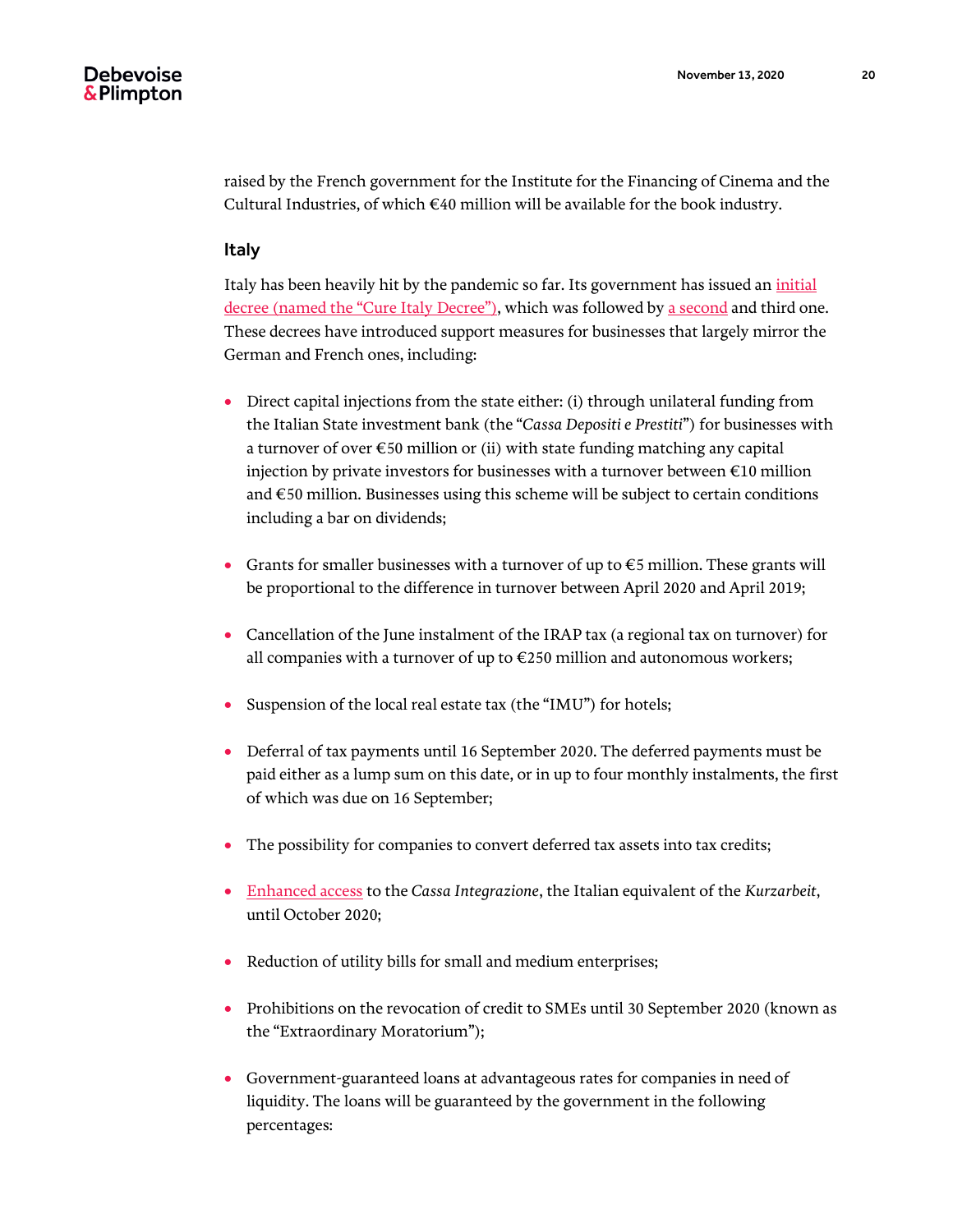

- 100% for loans of up to  $€800,000$ ; and
- $\cdot$  90% for loans of up to €5 million;
- An extension of the sectors in which the government can restrict direct foreign investment into Italian companies; and
- An additional €400 million in State-guaranteed loans (through the Italian government's investment bank) to struggling companies (details of the scheme remain to be determined).

Local governments (including regional and municipal ones) are also deploying their own relief measures aimed at businesses.

\* \* \*

For more information regarding the legal impacts of the coronavirus, please visit our [Coronavirus Resource Center.](https://www.debevoise.com/topics/covid19checklist)

Please do not hesitate to contact us with any questions.